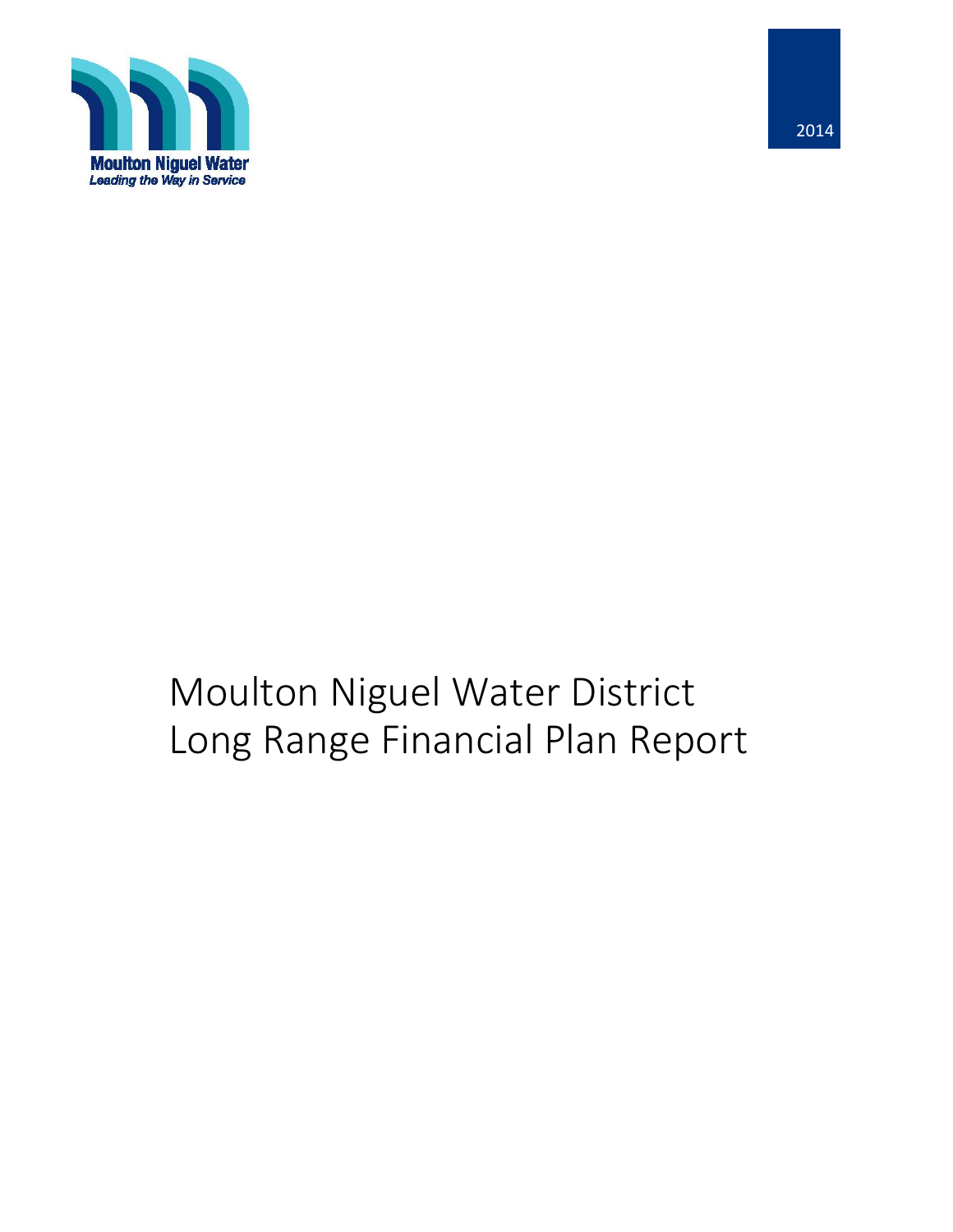# Long Range Financial Plan Report **Table of Contents**

| 1              |     |  |
|----------------|-----|--|
| 2              |     |  |
|                | 2.1 |  |
|                | 2.2 |  |
|                | 2.3 |  |
| 3              |     |  |
|                | 3.1 |  |
|                | 3.2 |  |
|                | 3.3 |  |
| $\overline{4}$ |     |  |
|                | 4.1 |  |
|                | 4.2 |  |
| 5              |     |  |
|                | 5.1 |  |
|                | 5.2 |  |
| 6              |     |  |
|                | 6.1 |  |
|                | 6.2 |  |
|                | 6.3 |  |
| 7              |     |  |
|                |     |  |
|                | 7.2 |  |
|                | 7.3 |  |
|                | 7.4 |  |
|                | 7.5 |  |
|                | 7.6 |  |
| 8              |     |  |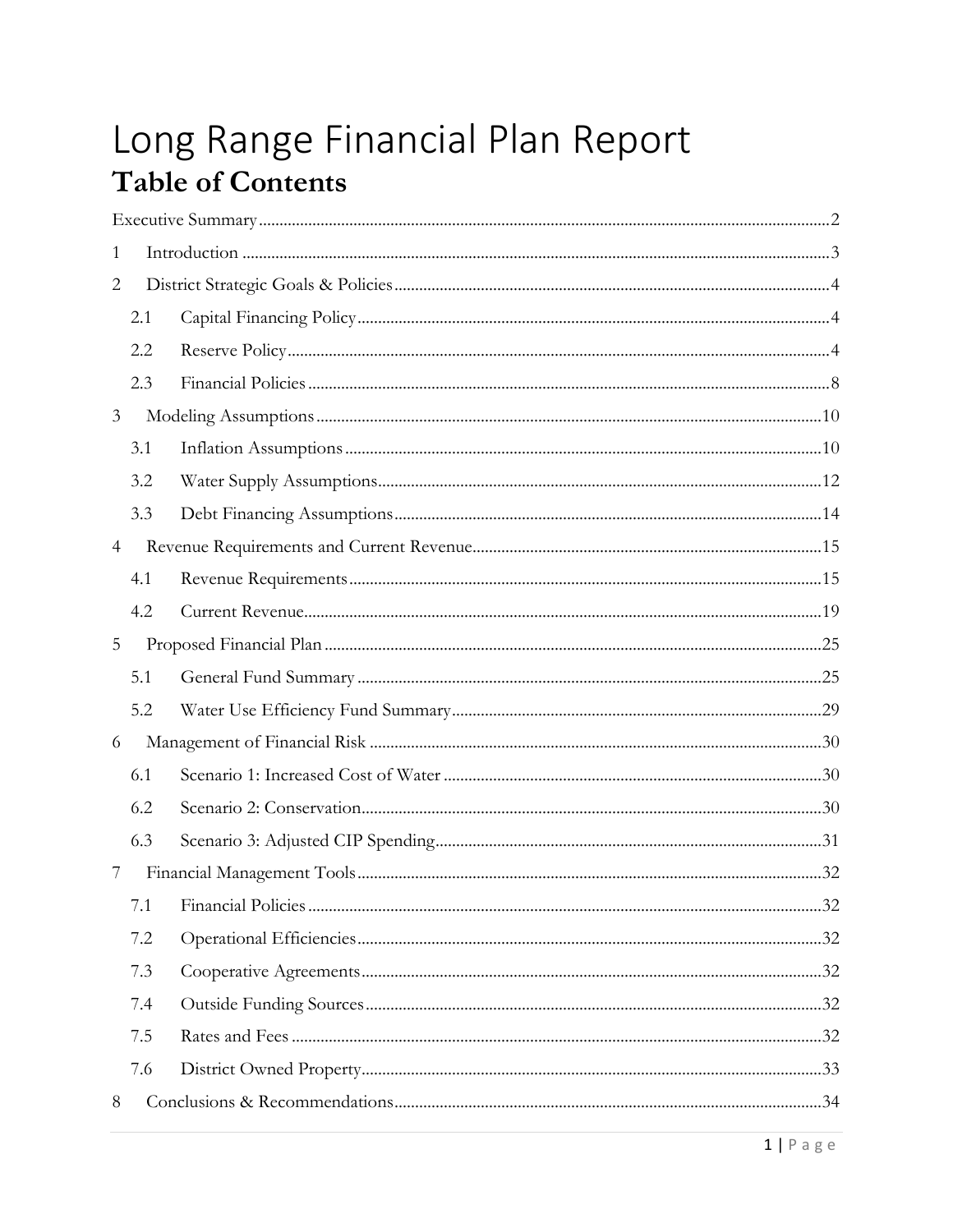### <span id="page-2-0"></span>EXECUTIVE SUMMARY

The objective of the Long-Range Financial Plan ("LRFP") is to identify strategies and actions to ensure sufficient financial resources to enable the Moulton Niguel Water District ("MNWD" or "District") to achieve its mission and to utilize those financial resources effectively. The plan projects the operating budget and incorporates the capital improvement program in order to determine the financial impact of future operating and capital needs and develops strategies to address those needs.

The LRFP projects financial and operational data of key operational aspects of the District such as: rate revenue, property tax revenue, cell tower leases, water purchases, utility costs, salaries and benefits, other revenues and expenses, capital expense cash flows, long-term investments, and debt service. This detailed information is linked to a summarized pro forma income statement and balance sheet to enable the District to review the impact of ongoing and future changes to MNWD's operating cash, assets, liabilities, and fund balances. The long-range financial planning model also monitors the impacts of changes in future financial plans on the key financial ratios that the District is required to maintain for debt covenants and credit-rating purposes.

District staff, in consultation with the Board of Directors and the District's Financial Advisor, inputs the broad-based planning parameters for the Long-Range Financial Planning model. The long-range financial planning model (also known as the "Ten-Year Cash Flow Model") is District built, owned and operated. Updates are continually made to the model to reflect changes in existing assumptions and future outlooks to create adaptive financial management strategies. The long-range planning and annual operating and capital budgeting processes are interrelated and form a single planning and budgeting system.

The availability of funds required to finance the capital construction and operations of the District is tracked through the model. Capital typically spans across a long time horizon, hence, a ten-year plan enables the District to plan out the financing needs for future capital expenditures and determine the ability of the District to fund them through internal fund-balance reserves, grants, state loans, revenues or the issuance of debt. The main output from the long range financial plan is the identification of revenue adjustments needed to maintain the long term financial health of the District. The report includes the detailed assumptions, analyses and plans driving these results.

The District has historically maintained a strong financial position based upon conservative planning and budgeting, maintenance of adequate unrestricted cash balances, and solid debt service coverage. A major objective of the LRFP is to ensure that this strong performance continues into the future through timely and thoughtful financial analysis, budgeting, and planning. The District's debt obligations were recently affirmed at "AAA" by Fitch Ratings with a Stable Rating Outlook.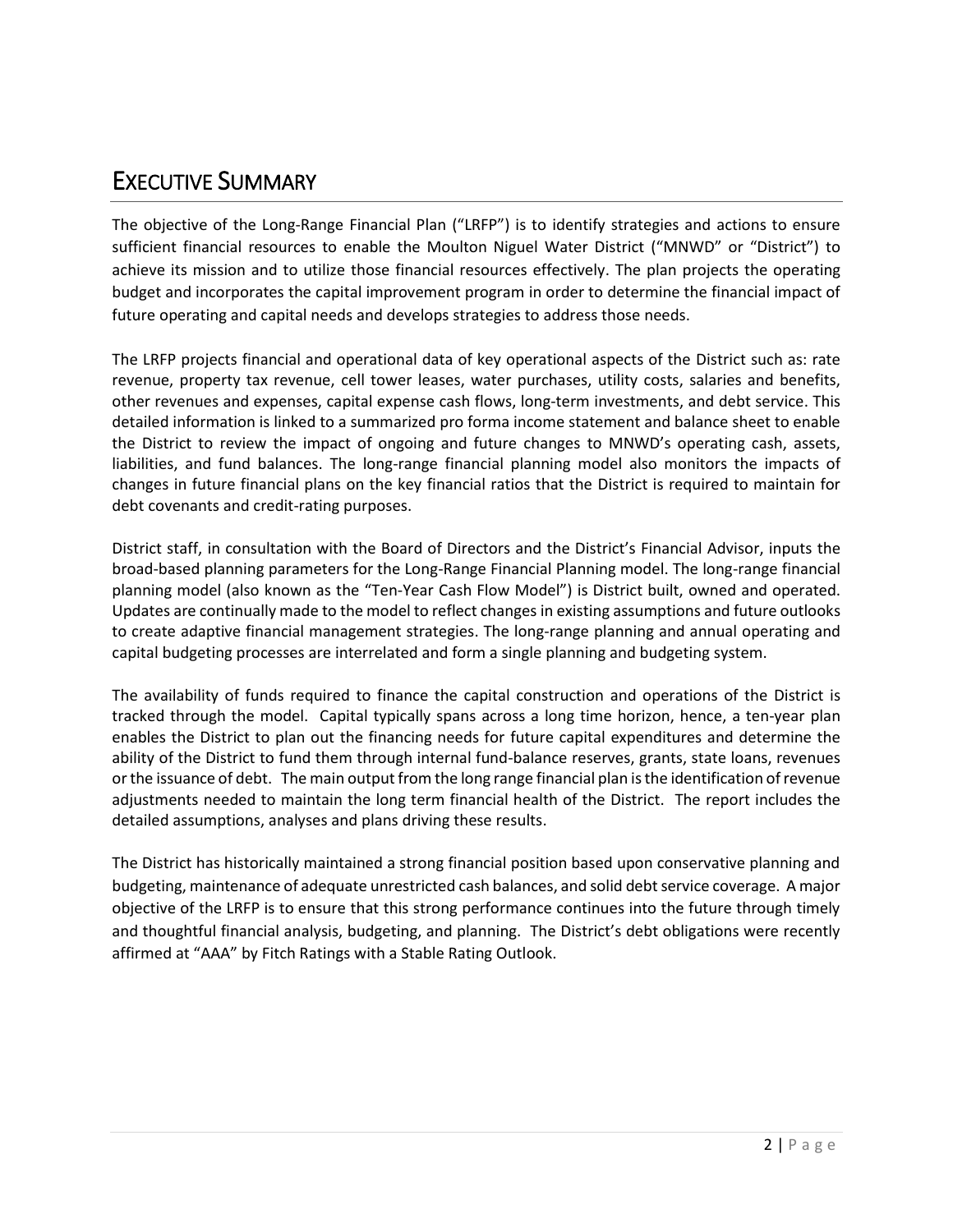### <span id="page-3-0"></span>1 INTRODUCTION

Moulton Niguel Water District (District) provides water, recycled water, and wastewater service to approximately 170,000 people in South Orange County. The District's service area includes the Cities of Aliso Viejo, Laguna Niguel, Laguna Hills, and Mission Viejo, as well as portions of the City of Dana Point. All of the District's potable water supply is currently imported by the Metropolitan Water District of Southern California, treated at the Robert B. Diemer Filtration Plant in Yorba Linda and conveyed to the District via two transmission mains: the East Orange County Feeder #2 and the Allen-McColloch Pipeline. The District owns capacity in four transmission lines: the Joint Transmission Main (43 cubic feet per second [cfs]), the Eastern Transmission Main (10 cfs), the Allen-McCulloch Pipeline (35.1 cfs), and the South County Pipeline (35 cfs).

The District operates and maintains over 700 miles of distribution pipeline ranging in size from 4 inches to 54 inches in diameter. The District has 26 steel and 2 pre-stressed concrete operational-storage reservoirs on 18 sites located at the top of each of the 7 pressure zones for a total storage capacity of 70 million gallons (MG). The District also owns capacity in three potable water reservoirs operated by other water districts – 0.7 MG of storage capacity in South Coast Water District's Zone VB-1 Reservoir, 13 MG in El Toro Water District's R6 Reservoir, and 83 MG in Santa Margarita Water District's Upper Chiquita Reservoir. The District serves areas ranging in elevation from approximately 140 feet above mean sea level (ASL) to approximately 930 feet ASL through various pressure zones. The District has 27 pump stations to pump water from the lower pressure zones to the higher-pressure zones.

Historically, MNWD had average potable water sales of approximately 30,500 AF and recycled water sales of approximately 7,500 AF. The current five year average potable sales are at 26,600 AF with each of the last three years below the five year average due to aggressive conservation programs and the water budget based rate structure. The current five year average recycled water sales are 6,800 AF.

The District's Capital Improvement Program has transitioned to largely repair and replacement of assets as opposed to construction of new facilities for expansion to meet new growth. The proactive Capital Improvement Program results in approximately \$230 million of expenditures over the next 10 years.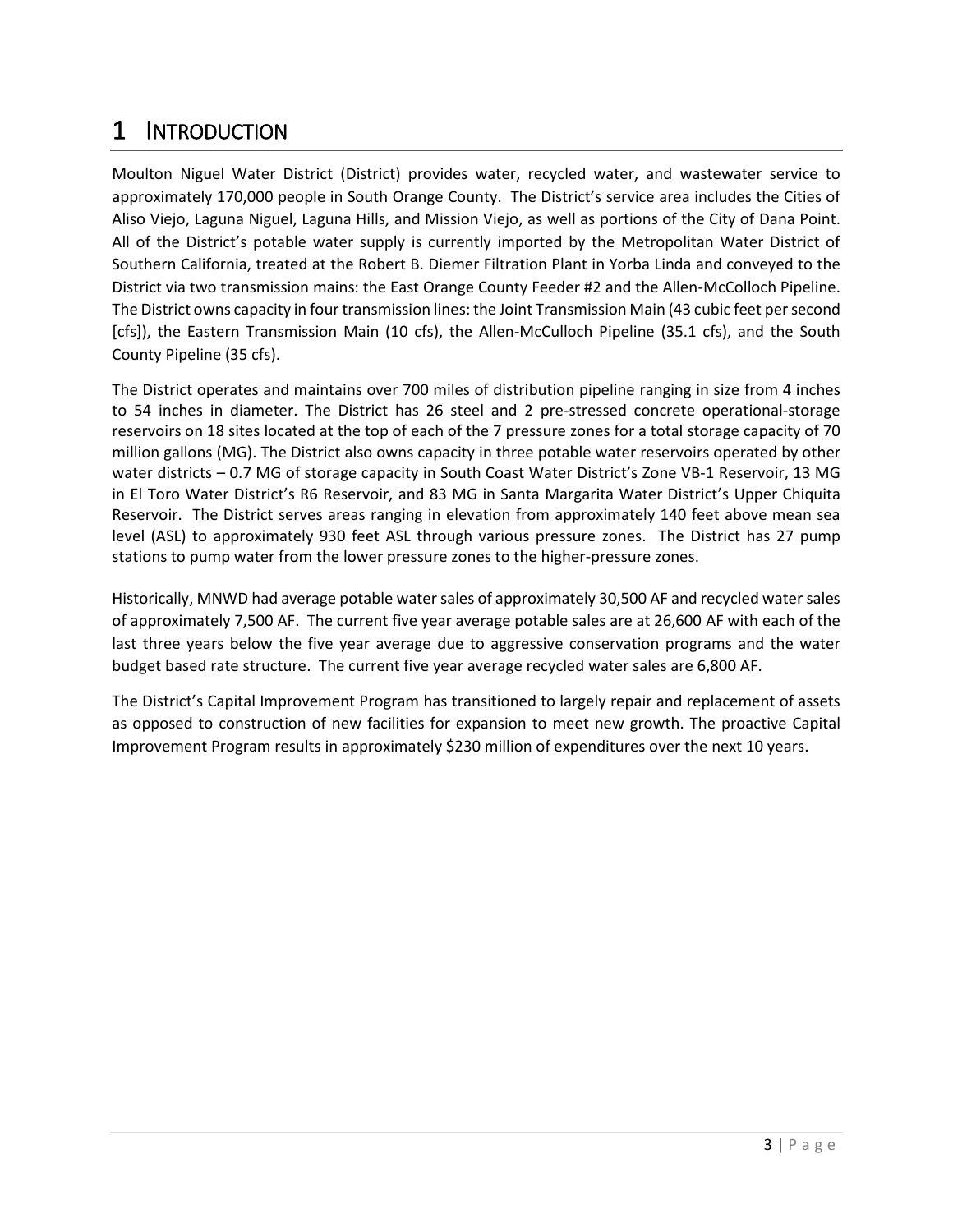### <span id="page-4-0"></span>2 DISTRICT STRATEGIC GOALS & POLICIES

Moulton Niguel Water District's vision is to "lead the way, work together, and provide excellence in service". The District is a community oriented agency dedicated to serving its customers and the environment with reliable, economical, and high quality water and wastewater service. The LRFP furthers these goals by developing a financial strategy to implement needed capital investments while ensuring that the District's financial goals and policies, detailed in this section, are met.

#### <span id="page-4-1"></span>2.1 CAPITAL FINANCING POLICY

The District shall utilize financing to achieve the following goals:

- Achieve an equitable allocation of capital costs/charges between current and future system users
- Continue to provide manageable rates in the near and medium term
- Minimize rate volatility
- Expedite critical infrastructure projects when needed

Capital financing shall include funding from the following revenues: capital reserves, grants, general obligation bonds, revenue bonds, certificates of participation, lease/purchase agreements, and other financing obligations permitted to be issued or incurred under California law.

Revenues net of all expenses should be maintained at a minimum 175 percent (%) of the maximum annual debt service for financial planning purposes. Annual adjustments to the District's rates will be made as necessary to maintain a minimum 175% debt service coverage ratio. Setting the coverage ratio at this level is central to the District maintaining a very strong credit rating, which in turn allows the District to have easy access to the capital markets and the ability to borrow at low interest rates. Historically the District has maintained debt service coverages in excess of 200%. Moulton Niguel Water District is currently rated AA+ by Standard and Poor's and AAA by Fitch Ratings.

#### <span id="page-4-2"></span>2.2 RESERVE POLICY

The complex nature of the District's financial liabilities and risk exposure necessitate a robust reserve policy to plan for an uncertain future. There are a range of risk profiles that pose financial constraint to the District's operations ranging from needing cash on hand due to the difference in timing between revenue and expenditures to the possibility of asset failures due to natural disaster. In order to guard against the impact these risks may have on the District, reserves are set up to buffer revenue and expense volatility and reduce the need for large rate increases. This policy establishes the level of reserves necessary for maintaining the District's credit worthiness and for adequately providing for:

- Funding infrastructure replacement and refurbishment
- **Economic uncertainties, extraordinary costs, and other financial impacts**
- **Loss of significant revenue sources such as property tax receipts or connection fees**
- Local disasters or catastrophic events
- **Losses not covered by insurance**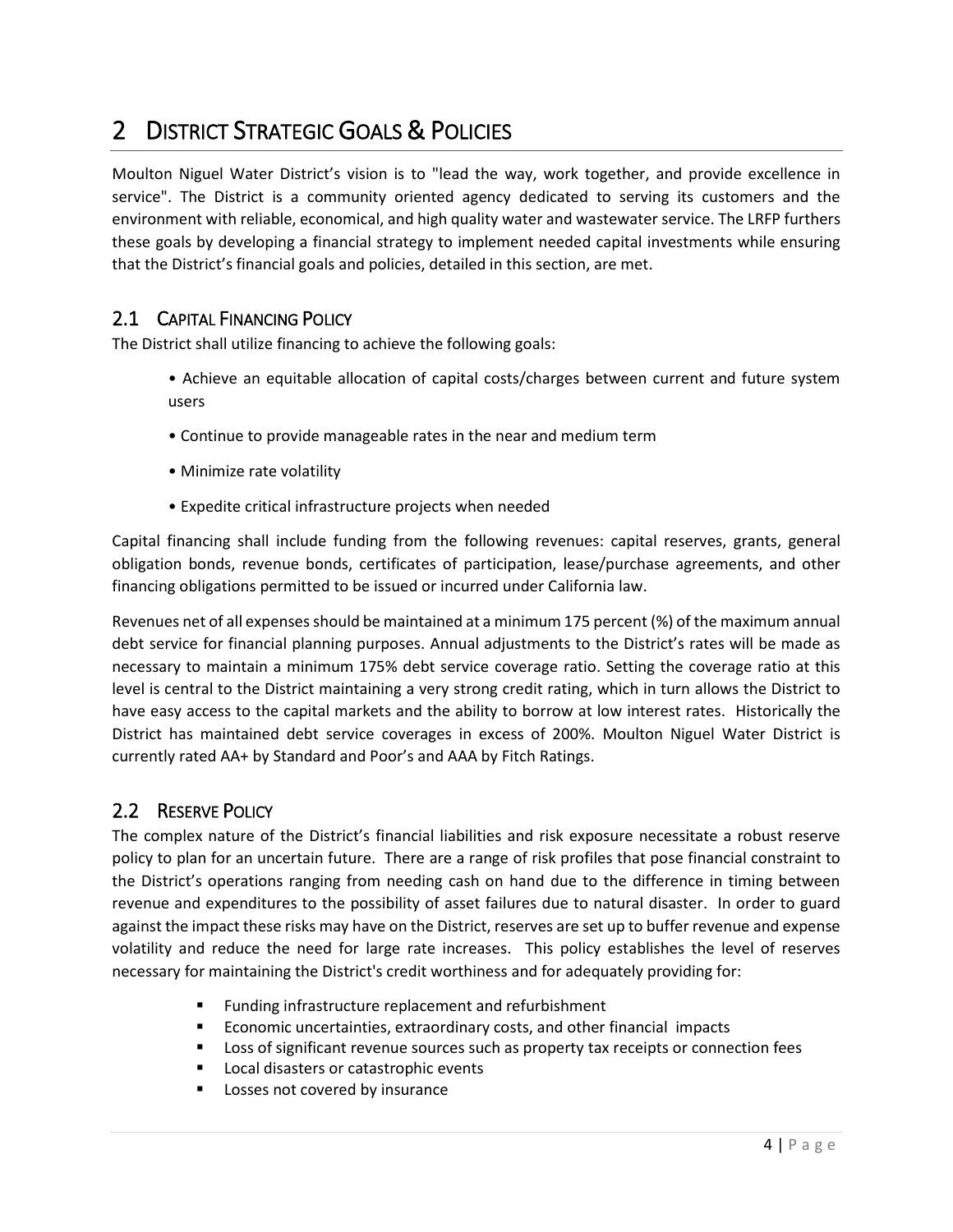- **Future debt or capital obligations**
- **EXEC** Cash flow requirements

The District's Reserve Policy was last updated in August 2014.

#### 2.2.1 General Reserves

#### **A. General Operating Reserve**

The General Operating Reserve will provide liquidity for funding day-to-day operating expenses. The General Operating Reserve will support the District's cash flow needs during normal operations.There is often a delay between the receipt of revenues and the payment of expenses and it is prudent financial planning to set up a reserve to mitigate or eliminate the risk of monthly shortfalls. The target amount of General Operating Reserve will equal four months of operating expenses allowing for both monthly and bi-monthly cash flow fluctuations.

#### **B. Self-Insurance Reserve**

Self-insurance Reserve will fund property and liability insurance deductibles, losses exceeding insurance limits, and unemployment claims. The target amount of Self-Insurance Reserve will equal five times the current JPIA property insurance deductible (current deductible is up to \$50,000). The Self-Insurance Reserve will be maintained in the District's General Fund.

#### **C. Rate Stabilization Reserve**

Since one of the biggest risks and impacts on rates would be a loss of property tax revenues, to avoid large fluctuations in customer water and wastewaterrates, the District will fund a Rate Stabilization Reserve to provide for losses of revenue, significant increases in water purchase costs, and other extraordinary financial impacts to revenues and expenses. The target amount of Rate Stabilization Reserve will be set equal to fifty percent of the District's 1% ad valorem property tax revenue. The Rate Stabilization Reserve will be maintained in the Rate Stabilization Fund.

#### 2.2.2 Capital Improvement Reserves

The Replacement and Refurbishment (R&R) Reserve and the Emergency Reserve will constitute the District's Capital Reserves. Key objectives for accumulating these Reserves are to fund projects identified in the Long Range Financial Plan and the Ten-Year Financial Plan, to reduce the volatility of water and wastewater rate increases and to quickly repair critical assets in the event of a natural disaster or facility failure.

#### **A. Replacement and Refurbishment (R&R) Reserve**

The R&R Reserve will fund the replacement and refurbishment of existing assets in conjunction with the District's Asset Management Plan. The target's amount of R&R Reserve will equal the annual average of the ten-year expected capital spending on R&R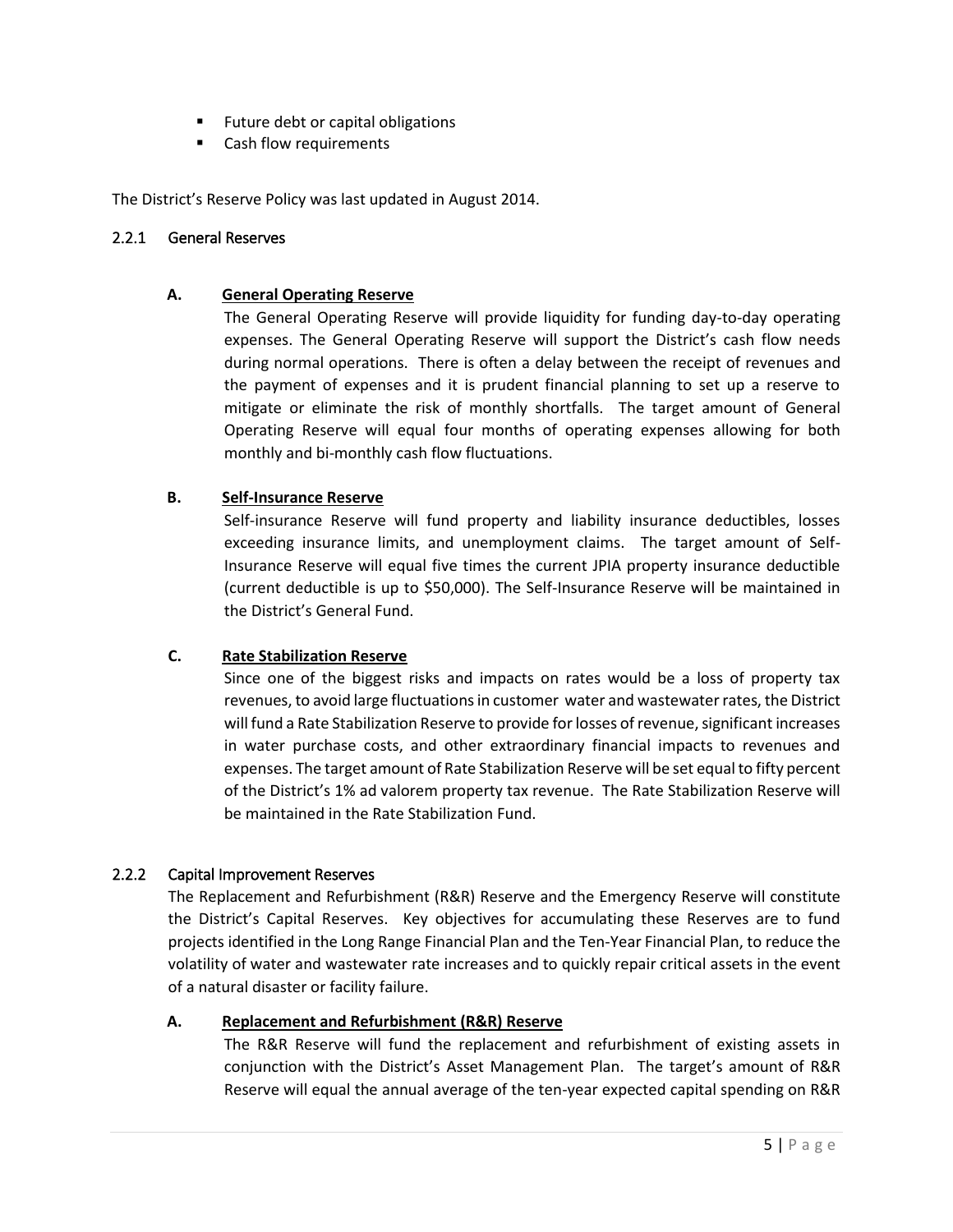projects as outlined in the District's 10-year Capital Improvement Plan. All amounts will be maintained in a separate R&R Fund.

#### **3. Emergency Reserve**

The Emergency Reserve will provide funds to enable the District to quickly repair critical assets in the event of a natural disaster or facility failure. The target amount of the Emergency Reserve will equal 2% of the historic costs of the District's assets, as outlined in current guidelines from the Federal Emergency Management Agency (FEMA). All amounts will be maintained in a separate Emergency Fund.

#### 2.2.3 Debt Service Reserve

The District will fund Debt Service Reserves, which are held in trust with a third party trustee as provided for in bond covenants. Increases and decreases to these reserves will be consistent with bond covenants. The District's accounting records show these amounts in various debt funds.

#### 2.2.4 Procedure for Using Reserve Funds

#### **A. General Operating, and Self-Insurance**

General Operating, and Self-Insurance Reserves can be used at any time to meet cash flow requirements of District operations. Authority to use the funds will be consistent with the District's Purchasing Policy.

#### **B. Rate Stabilization Reserve**

The Rate Stabilization Reserve can be used at any time to meet cash flow requirements of District operations. The use of the Rate Stabilization Reserve will require Board authorization.

#### **C. Replacement and Refurbishment, and Emergency Reserves**

The Board of Directors will authorize use of the Replacement and Refurbishment Reserve during the budget process. The Emergency Reserve is also available for unplanned (unbudgeted) capital replacement and emergency expenditures in the event of a natural disaster or facility failure. When appropriate, the Board may adopt Reimbursement Resolutions as necessary to advance reserves prior to obtaining external capital financing. Authorization for the use of Capital Improvement Reserves for unplanned capital replacement will be consistent with the District's Purchasing Policy.

#### 2.2.5 Procedure for Replenishing Reserve Funds

#### **A. General Operating, Self-Insurance and Rate Stabilization Reserves**

General Reserves are replenished from the District's revenues with the General Operating and Self-Insurance Reserves taking precedence to the Rate Stabilization Reserve. General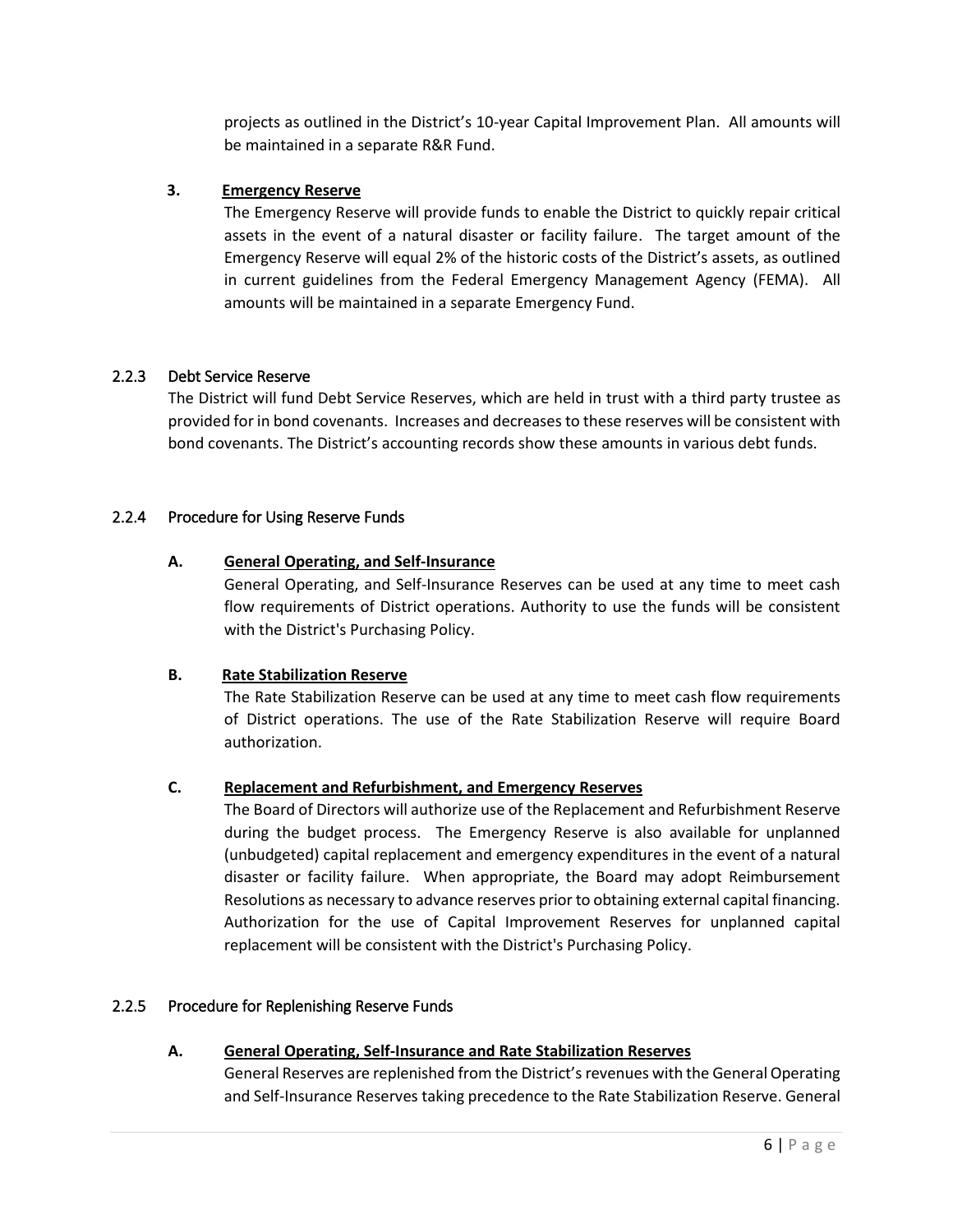Operating and Self Insurance Reserves will be replenished by the end of each fiscal year. The Rate Stabilization Reserve will be replenished as soon as possible with replenishment to commence within 12 months of any Rate Stabilization Reserve draw to bringing the reserve in line with targets.

#### **B. Replacement and Refurbishment, and Emergency (Capital) Reserves**

The R&R Reserve is replenished at year end from net operating revenues. The Emergency Reserve is replenished from the District's revenue as quickly as possible after an emergency outside of the budgeting process. The District's General Manager or Director of Finance/Treasurer will do a full review of the District's Long Range Financial Plan and cash flow models to determine if corrective actions are needed to replenish the funds in the event of a draw on the Emergency Reserve.

#### 2.2.6 Procedure for Monitoring Reserve Levels

The General Manager or Director of Finance/Treasurer will submit a reserve analysis to the Board of Directors upon the occurrence of the following events:

- Board of Directors' consideration of the annual budget;
- Board of Directors' consideration of a water and wastewater rate increase; and
- When a major change in conditions threatens the reserve levels established within this Policy.

If the analysis indicates projected or actual individual reserve levels would fall 10% or more below the target levels outlined in this Policy, at least one of the following actions shall be included with the analysis:

- An explanation of why the reserve levels are not at the targeted level; and/ or
- Actions needed to bring reserve levels within the target levels prescribed.

In addition, the District will utilize the internal Long Range Financial Plan and 10 year and monthly cash flow models to determine forecasted reserve target shortfalls and report on needed corrective actions.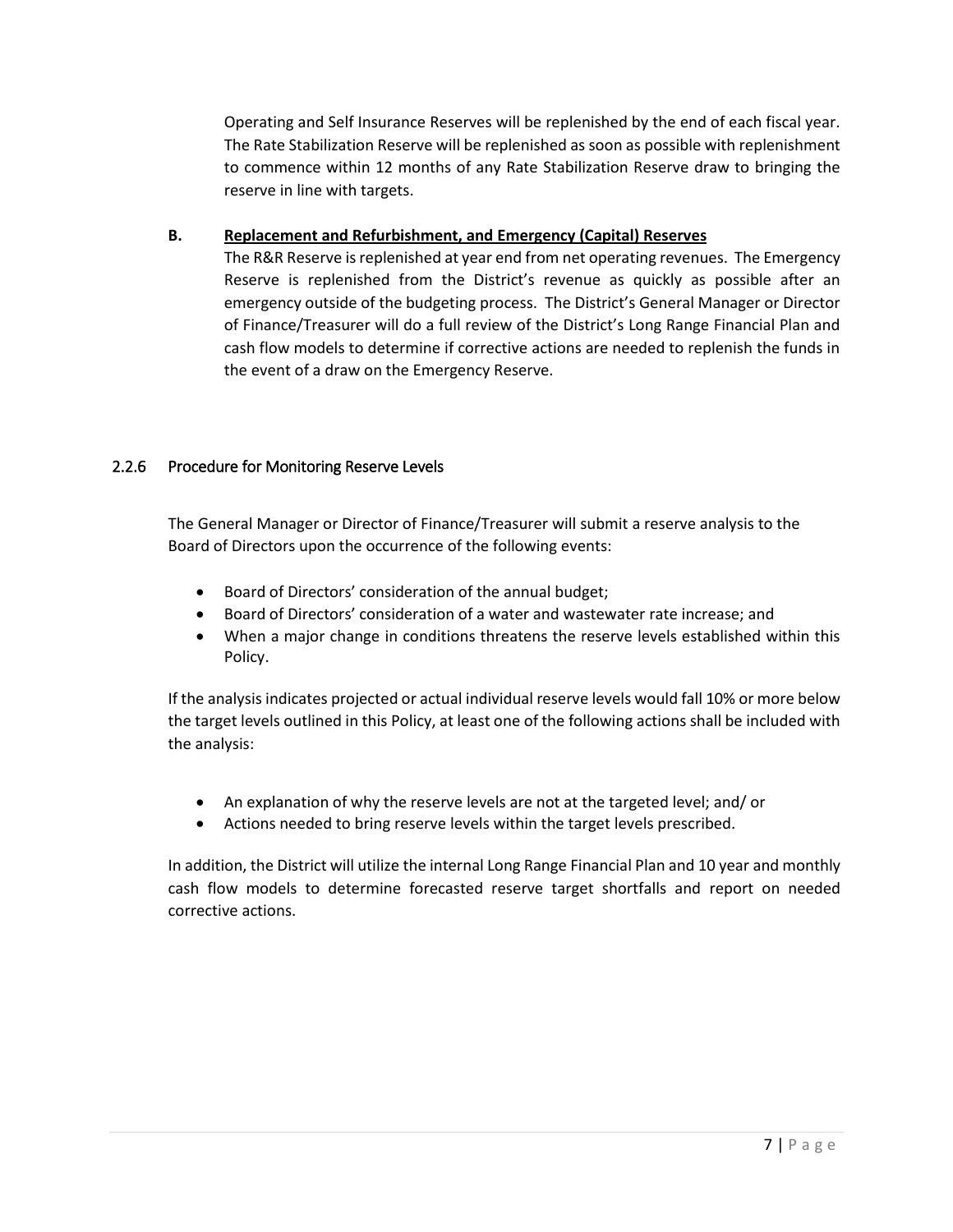#### 2.2.7 Summary of Reserve Targets

*Table 1*

| <b>Reserve</b>                | <b>Target</b> |
|-------------------------------|---------------|
| Self-Insurance Reserve        | \$250,000     |
| Replacement and Refurbishment | \$17,061,912  |
| <b>Rate Stabilization</b>     | \$10,663,995  |
| <b>General Operating</b>      | \$20,262,901  |
| Emergency                     | \$6,884,925   |
| <b>Debt Service Reserves</b>  | \$9,406,042   |
| <b>Total Reserves</b>         | \$64,529,776  |

*Note: Reserve Targets are based on end of Fiscal Year 2014 financial information and are subject to change.*

#### <span id="page-8-0"></span>2.3 FINANCIAL POLICIES

The General Manager is authorized to implement the following Financial Policies to ensure the financial goals are being achieved in the District's day-to-day operations.

#### 2.3.1 Financial Reporting

All District's accounting and financial reporting systems will be maintained in conformance with all state and federal laws, Generally Accepted Accounting Principles (GAAP), standards of the Governmental Account Standards Board (GASB), and strives to meet the stringent requirements of the Government Finance Officers Association (GFOA) Award for Excellence in Financial Reporting requirements.

An Annual Audit will be performed by an independent public accounting firm; with an Audit Opinion to be included with the District's published Comprehensive Annual Financial Report (CAFR).

#### 2.3.2 Financial Plans

The District will use a two-year budget as a short-term planning tool, while continuing to emphasize longrange planning and ongoing effective District management.

The second planning tool will be a 10-Year Cash Flow Model that includes all relevant revenues and expenditures pertaining to the District.

#### 2.3.3 Budget Appropriations

The District will strive to maintain a balanced operating budget for all funds, with total ongoing revenues equal to or greater than total ongoing expenditures, so that at year-end, all these funds have a positive fund balance and the General Fund reserve balance is maintain as required.

#### 2.3.4 Enterprise Funds - Rates

The District will set water and wastewater rates at levels which, in addition to other revenues and available cash balances, fully cover the total direct and indirect costs – including operations and maintenance, capital outlay, reserve requirements, and cash flow and debt service requirements.

The District will review and adjust enterprise fees and rate structure as required to ensure that they remain appropriate, equitable and reflect the cost of service.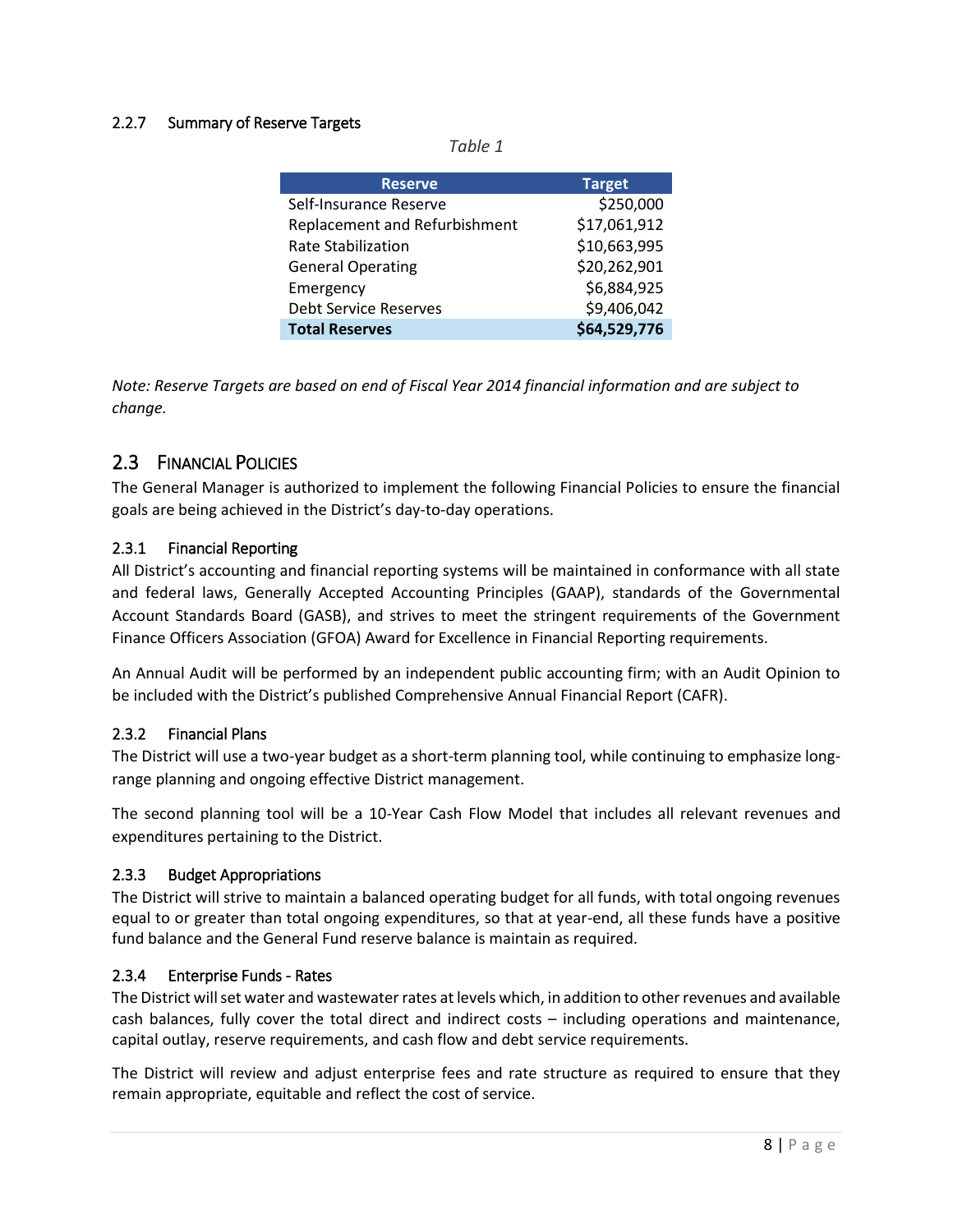Article XIII D of Proposition 218 requires that fees for water and wastewater services meet strict cost of service requirements including:

- 1. Revenues for the fee cannot exceed the cost to provide the service
- 2. Revenues for the fee cannot be used for something other than what the fee was imposed for
- 3. Property owner must be able to use or have service immediately available to them

In addition, the District will utilize water for beneficial use and target wasteful usage using its water budget based rate structure.

**California Constitution Article X Section 2:** *"It is hereby declared that because of the conditions prevailing in this State the general welfare requires that the water resources of the State be put to beneficial use to the fullest extent of which they are capable, and that the waste or unreasonable use or unreasonable method of use of water be prevented, and that the conservation of such waters is to be exercised with a view to the reasonable and beneficial use thereof in the interest of the people and for the public welfare. […]."*

#### 2.3.5 Capital Management – Infrastructure

The District will maintain a long-range fiscal perspective through the use of Capital Improvement Plan (CIP) to maintain the quality of District water and wastewater infrastructure. The purpose of a long-term CIP is to systematically plan, schedule, and finance capital projects to ensure cost-effectiveness, as well as conformance to established District policies. The Plan will be updated annually in conjunction with the District's budget preparation, including anticipated funding sources.

#### 2.3.6 Risk Management

The District will identify and quantify all areas of financial and operating risk, and prepare contingencies for those risks, including legal liabilities, infrastructure maintenance, refurbishment and replacement, emergency response, contract and employee obligations.

#### 2.3.7 Investments

Investments and cash management are the responsibility of the District Treasurer or designee. The District's primary investment objective is to achieve a reasonable rate of return while minimizing the potential for capital losses arising from market changes or issuer default. Accordingly, the following factors will be considered in determining individual investment placements: 1.) Safety, 2.) Liquidity, and 3.) Yield. The priorities of these factors are further established by the adopted Statement of Investment Policy.

#### 2.3.8 Procurement

<span id="page-9-0"></span>The purchasing and procurement system will encourage on all purchases and sales to the extent required by law for Special Districts or by District policy competition. The District's Purchasing Policy was last updated in September of 2014.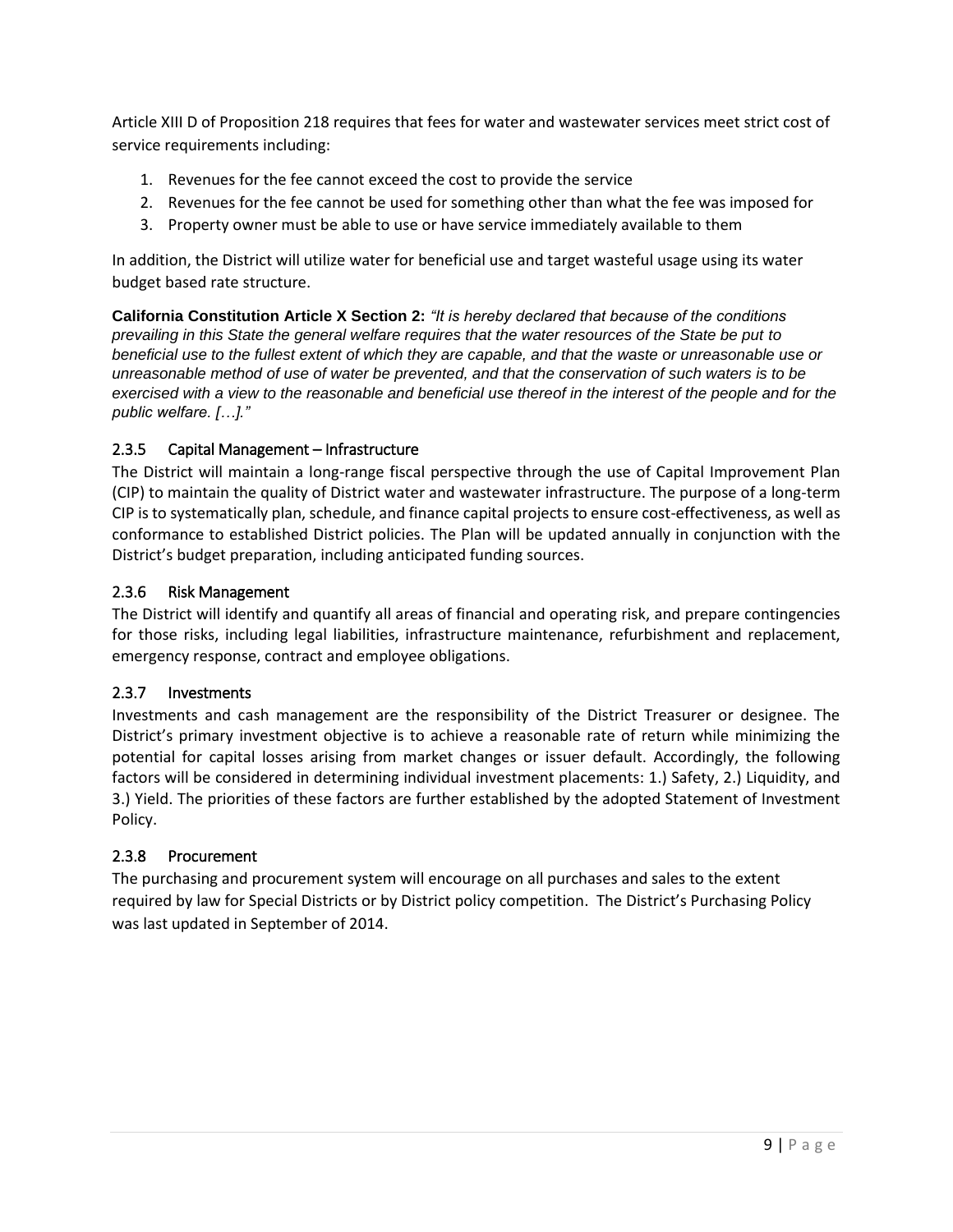### <span id="page-10-0"></span>3 MODELING ASSUMPTIONS

The District's 10 Year Cash Flow Model ("Model") uses the most recent audited financial information and Board adopted budgets for the applicable years in the Model. The District's fiscal year (FY) starts July 1 of each year. For example, Fiscal Year 2014 runs from July 1, 2013 to June 30, 2014.

The Model employs assumptions to calculate future year revenues, expenses, and cash balances. Model assumptions are reviewed as necessary and each time the Model is significantly updated. Where reasonable, the District utilizes inflation projections by the California Department of Finance for the Los Angeles region.

Staff and consultants reviewed and revised the Model assumptions for the October 2014 Long Range Financial Plan.

#### <span id="page-10-1"></span>3.1 INFLATION ASSUMPTIONS

- Utilities: there are three percentages assumed in the Model. The first is 3.9% for the first year of the Model, 3.6% for the second year of the model and 3.4% for the third year of the model. Years four through 10 assume a 3.6% inflation rate which is the average over the first three years. The first three years are based on the California Department of Finance's projection for electricity and fuel rates in Southern California.
- Benefits: there are three percentages assumed in the Model. The first is 0.7% for the first year of the Model. The second is 5.5% for the next two years of the Model. The third is 1.8% for years four through ten of the Model. The first three years of the Model percentages represent staff's estimate at this time of what health and retirement increases could be in the near future based on the current four year Memorandum Of Understanding with the Moulton Niguel Water District Employee Association (MOU), which expires June 30, 2017. Beginning with the first pay period in FY 2016 and FY 2017, the employees and the District will share future total plan cost increases for the HMO and PPO health plans on a 50/50 basis. The Model assumes the inflation rate of 1.8% or the CPI average rate for the long-term average CPI rate for Southern California as calculated by the California Department of Finance. Historically, and incorporated into the current MOU, the District has been industry leading in apportioning the pension liabilities between the employee and the employer. At the conclusion of the current MOU, District employees in Tier 1 will be contributing their full share of the pension liability, equal to 7%. Employees in Tiers 2 and 3 have been paying their full share of the pension liability since 2009 and 2013 respectively.
- Salaries: there are three percentages assumed in the Model. The first is 2.5% for the first year of the model for performance based salary increases. In years two and three the Model uses 4.5%, the sum of 2.5% for performance based salary increases and 2.0% for cost of living adjustments. Years four through ten assume a 2.5% annual increase for performance based salary increases. The first three years of the Model's assumptions are taken from the District's MOU. The remaining six years reflect the average annual increases for performance based salary increases. The District has been very proactive throughout the years to ensure that costs associated with salaries are appropriate to retain a quality work force while being fiscally prudent. The current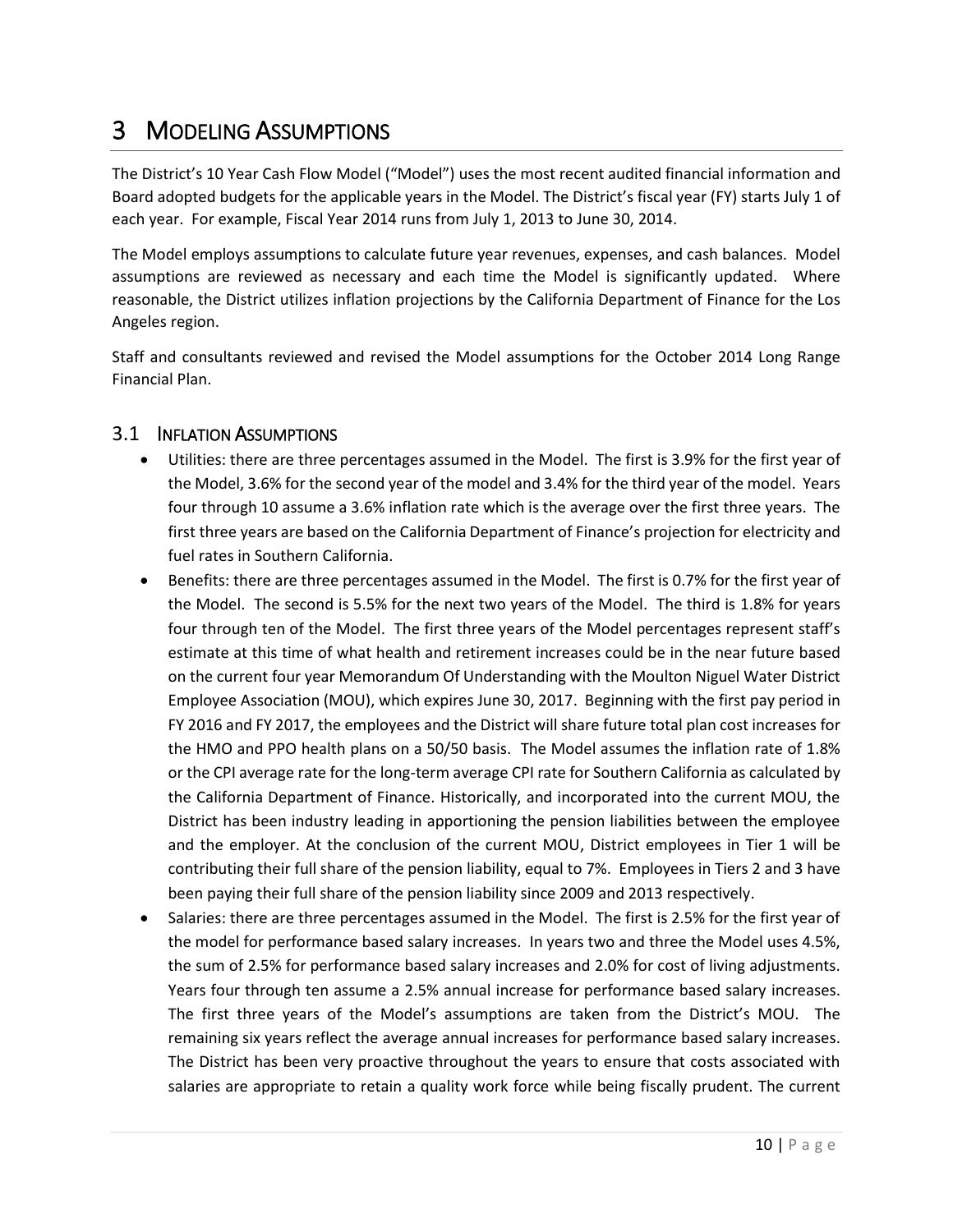adopted MOU takes into consideration salary increases based on performance as well as cost of living adjustments based on the change to the CPI with a minimum increase of 2% and maximum increase of 3.25% for fiscal years 2016 and 2017.

- General: general inflation factors used in the Model are shown in [Table 2.](#page-11-0) Updated CPI factors used are from data provided by the California Department of Finance.
- South Orange County Wastewater Authority (SOCWA): an inflation factor of 1.8% is used in the Model. Operational expenses (SOCWA) can vary from year to year. Due to the variety of expenses bundled into SOCWA's operating costs, the costs are inflated using the average long-term CPI rate by the California Department of Finance.
- Cell Tower Revenue: a 1.8% factor is used in the Model. Cell tower revenue is projected forward with the General Inflator representative of regional CPI trends forecast by the California Department of Finance. Nextel and Metro PCS are in the process of decommissioning 13 cell tower cites throughout the District. The Model accounts for the inflation of retained sites and the decommissioning of sites as the lease contracts expire.
- Capital: The Capital Improvement Plan is inflated using a 0.5 % inflation rate to reflect both the uncertainty in future capital expenses and in the uncertainty of the rate of inflation on those expenses.

<span id="page-11-0"></span>

| <b>Inflation Factors</b> |                |                |                |                |                |  |  |  |  |  |  |
|--------------------------|----------------|----------------|----------------|----------------|----------------|--|--|--|--|--|--|
|                          | <b>FY 2015</b> | <b>FY 2016</b> | <b>FY 2017</b> | <b>FY 2018</b> | <b>FY 2019</b> |  |  |  |  |  |  |
|                          |                |                |                |                |                |  |  |  |  |  |  |
| Utilities                | 3.9%           | 3.6%           | 3.4%           | 3.6%           | 3.6%           |  |  |  |  |  |  |
| <b>Benefits</b>          | 3.5%           | 5.5%           | 5.5%           | 1.8%           | 1.8%           |  |  |  |  |  |  |
| <b>Salaries</b>          | 2.5%           | 4.5%           | 4.5%           | 2.5%           | 2.5%           |  |  |  |  |  |  |
| Property                 | 2.0%           | 2.0%           | 2.0%           | 2.0%           | 2.0%           |  |  |  |  |  |  |
| General                  | 1.8%           | 1.8%           | 1.8%           | 1.8%           | 1.8%           |  |  |  |  |  |  |
| <b>Investment Return</b> | 1.5%           | 2.0%           | 3.0%           | 3.0%           | 3.0%           |  |  |  |  |  |  |
|                          |                |                |                |                |                |  |  |  |  |  |  |

*Table 2*

| <b>Inflation Factors</b> |                |                |                |                |                |
|--------------------------|----------------|----------------|----------------|----------------|----------------|
|                          | <b>FY 2020</b> | <b>FY 2021</b> | <b>FY 2022</b> | <b>FY 2023</b> | <b>FY 2024</b> |
|                          |                |                |                |                |                |
| Utilities                | 3.6%           | 3.6%           | 3.6%           | 3.6%           | 3.6%           |
| <b>Benefits</b>          | 1.8%           | 1.8%           | 1.8%           | 1.8%           | 1.8%           |
| <b>Salaries</b>          | 2.5%           | 2.5%           | 2.5%           | 2.5%           | 2.5%           |
| Property                 | 2.0%           | 2.0%           | 2.0%           | 2.0%           | 2.0%           |
| General                  | 1.8%           | 1.8%           | 1.8%           | 1.8%           | 1.8%           |
| Investment Return        | 4.0%           | 4.0%           | 4.0%           | 4.0%           | 4.0%           |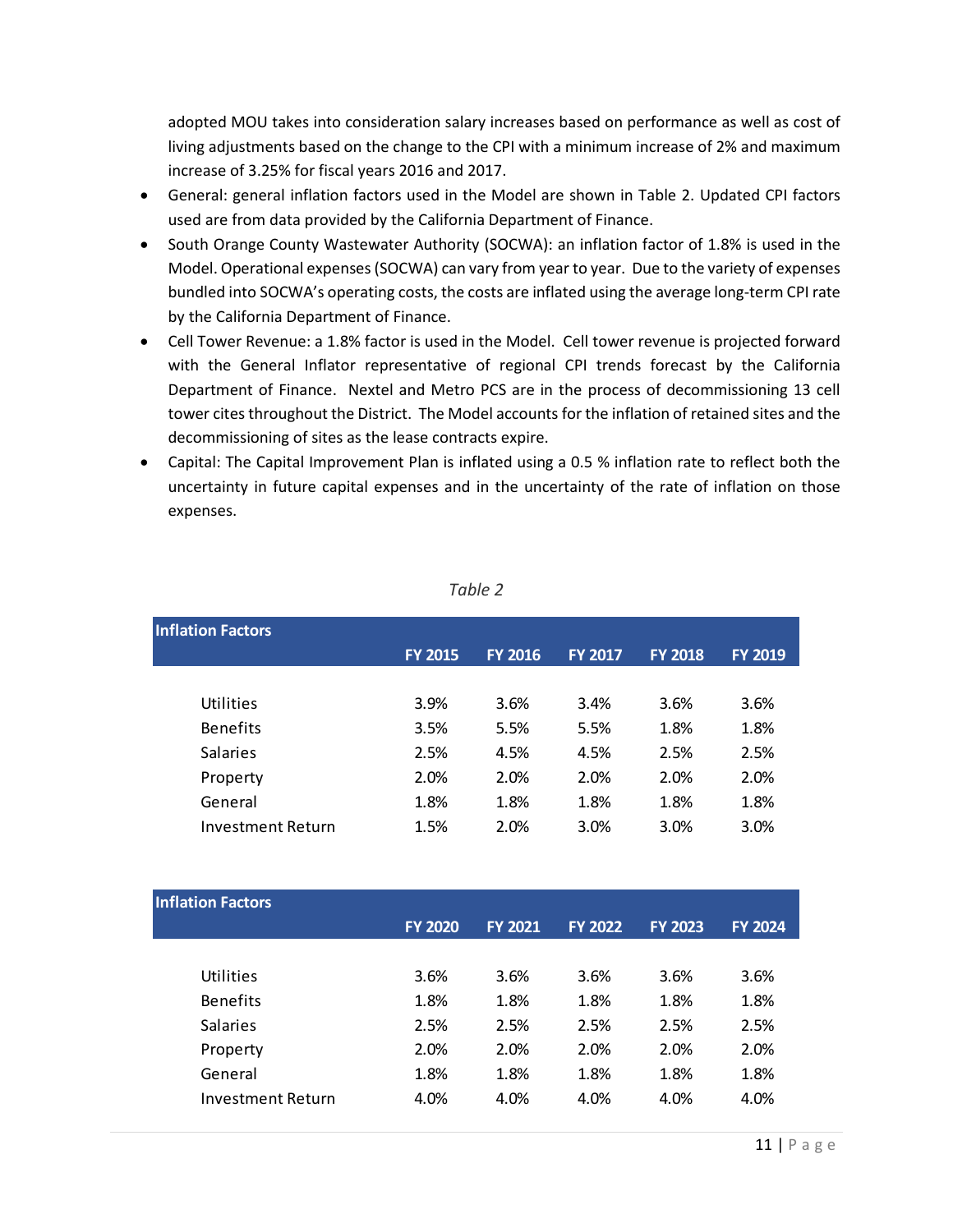#### <span id="page-12-0"></span>3.2 WATER SUPPLY ASSUMPTIONS

The water supply portfolio used as a base case to project the cost of the water the District purchases is based on projects currently under construction such as the Baker Water Treatment Plant (Baker) or current supplies from the Metropolitan Water District of Southern California (MWD) via the Municipal Water District of Orange County (MWDOC). In addition, in the Long Range Water Reliability Plan, the District is evaluating other long term projects to further reduce District demand of imported supplies. The Model has the capacity to analyze these projects as the scope and timeline becomes more certain. Currently, the District imports all of its potable water supplies from MWD via MWDOC. In FY 2016, Baker is planned to start operations and ramps up to full capacity in FY 2017. The Baker Water Treatment plant will provide the District approximately 8,471 acre feet annually from treating untreated MWD water. Internally, the District has non-revenue water of 11% which reflects the previous five years' average. Nonrevenue water may consist of water used on District properties, water used for operational purposes such as hydrant flushing, or water loss due to leaks or meter inaccuracies. Currently, the District is evaluating water loss control programs to lower this value, but to maintain a conservative estimate, the District is projecting water loss at current levels. Water purchases/supply is set in the Model from calculated demand adjusted by the 11% non-revenue water.

| <b>Water Supply</b>                                          |                |                |                |
|--------------------------------------------------------------|----------------|----------------|----------------|
|                                                              | <b>FY 2015</b> | <b>FY 2016</b> | <b>FY 2017</b> |
|                                                              |                |                |                |
| Usage (Calculated from revenue projections for future years) |                |                |                |
|                                                              |                |                |                |
| Usage (AF)                                                   | 25,634         | 25,634         | 25,634         |
| Non-Revenue Water                                            | 11%            | 11%            | 11%            |
| Total Demand w/Water Loss (AF)                               | 28,802         | 28,802         | 28,802         |
| <b>Supply Portfolio</b>                                      |                |                |                |
| Treated Imported Water (AF)                                  | 28,802         | 27,362         | 20,331         |
| Untreated Imported Water (AF)                                |                | 1,440          | 8,471          |

| ı |  |
|---|--|
|---|--|

*Note: For Fiscal Years 2018 and beyond, the base case for the Financial Plan assumes the same supply portfolio and usage as in FY 2017.*

Below are the projected supply cost escalation rates based on information from MWD staff. In Section [6](#page-30-0) of this document, the Model has an additional scenario at twice the baseline cost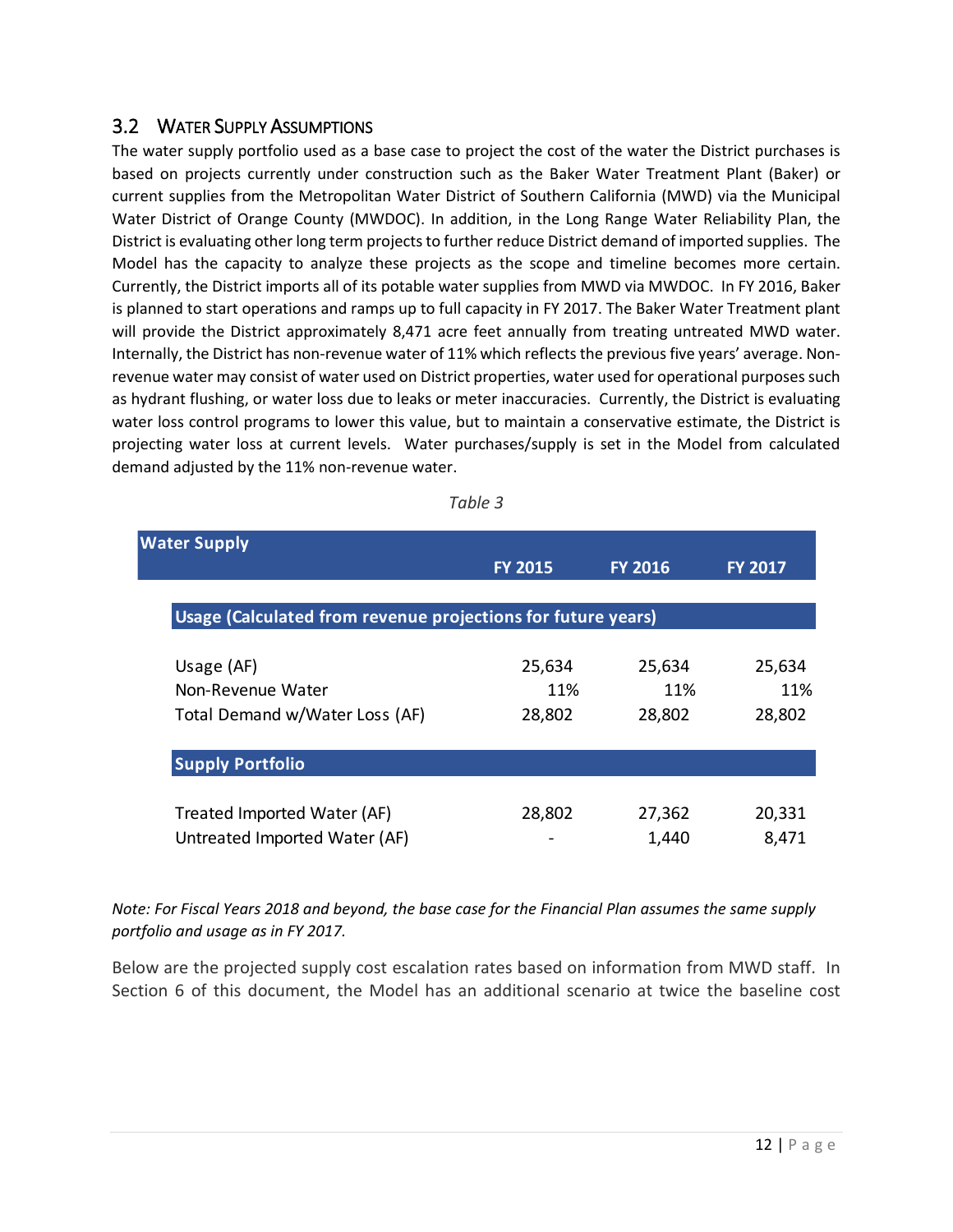increases. These scenarios provide bounds on how volatile cost trends can impact District operation.

| ā<br>۰.<br>y. |  |
|---------------|--|
|---------------|--|

| <b>Projected Rates and Charges</b>    |                                                              | <b>Proposed</b>   |    |           |        |                    |               | <b>Projections</b>                 |            |          |                |
|---------------------------------------|--------------------------------------------------------------|-------------------|----|-----------|--------|--------------------|---------------|------------------------------------|------------|----------|----------------|
|                                       | Rates and Charges Effective January 1st                      | 2014              |    | 2015      |        | 2016               |               | 2017                               | 2018       |          | 2019           |
|                                       | <b>MWD's Readiness-to-Serve Charge (\$Millions)</b>          | \$<br>166         | \$ | 158       | -\$    | 152S               |               | 152S                               |            | 152S     | 157            |
|                                       | <b>RTS</b>                                                   | 17%               |    | $-5%$     |        | $-4%$              |               | 0%                                 |            | 0%       | 3%             |
| <b>MWD's Capacity Charge (\$/cfs)</b> |                                                              | \$<br>8.600       |    | \$10,700  |        | \$10.300           | - \$          | 10,400 \$                          |            | 10.500   | \$<br>11,100   |
|                                       | Capacity Charge                                              | 34%               |    | 24%       |        | $-4%$              |               | 1%                                 |            | 1%       | 6%             |
|                                       | <b>MWD TREATED Full Service Rate Projection by MWD Staff</b> |                   |    |           |        |                    |               |                                    |            |          |                |
|                                       | <b>MWD's Treated Tier 1</b>                                  | \$<br>890         | S  | 925       | \$     | 946                | \$            | 978                                | \$         | 1,007    | \$<br>1,040    |
|                                       |                                                              | \$<br>43          | \$ | 35        | \$     | 21                 | \$            | 32                                 | \$         | 29       | \$<br>33       |
|                                       |                                                              | 5.1%              |    | 3.9%      |        | 2.3%               |               | 3.4%                               |            | 3.0%     | 3.3%           |
|                                       | MWDOC Melded Rate*                                           |                   |    |           |        |                    |               | To Be Determined Annually by MWDOC |            |          |                |
|                                       | MWDOC Increment Rate**                                       | \$<br>3.00        | \$ | 1.00      | \$     |                    | \$            |                                    | \$         |          | \$             |
|                                       | Total MWDOC Rate (\$/AF)                                     | \$<br>893.00      |    | \$926.00  |        | \$946.00           | $\mathsf{\$}$ | 978.00                             | \$1,007.00 |          | \$1,040.00     |
|                                       | MWDOC Meter Charge (\$/meter) \$                             | 8.00              | \$ | 8.50      | \$     | 9.50               | \$            | 9.50                               | \$         | 9.75     | \$<br>10.00    |
| <b>Projected Rates and Charges</b>    |                                                              |                   |    |           |        | <b>Projections</b> |               |                                    |            |          |                |
|                                       | Rates and Charges Effective January 1st                      | 2020              |    | 2021      |        | 2022               |               |                                    | 2023       |          | 2024           |
|                                       | <b>MWD's Readiness-to-Serve Charge (\$Millions)</b>          | \$<br>167 \$      |    |           | 187 \$ |                    |               | 212S                               |            | 234S     | 258            |
|                                       | <b>RTS</b>                                                   | 6%                |    |           | 12%    |                    |               | 13%                                |            | 10%      | 10%            |
| <b>MWD's Capacity Charge (\$/cfs)</b> |                                                              | \$<br>$11,100$ \$ |    | 11,400 \$ |        |                    |               | 11,800 \$                          | 12,000 \$  |          | 12,100         |
|                                       | Capacity Charge                                              | 0%                |    |           | 3%     |                    |               | 4%                                 |            | 2%       | 1%             |
|                                       | <b>MWD TREATED Full Service Rate Projection by MWD Staff</b> |                   |    |           |        |                    |               |                                    |            |          |                |
|                                       | <b>MWD's Treated Tier 1</b>                                  | \$<br>1,083       | \$ | 1,122     |        | \$                 | 1,160         | -\$                                | 1,203      | - \$     | 1,248          |
|                                       |                                                              | \$<br>43          | \$ |           | 39     | \$                 |               | 38<br>\$                           |            | 43<br>\$ | 45             |
|                                       |                                                              | 4.1%              |    |           | 3.6%   |                    |               | 3.4%                               | 3.7%       |          | 3.7%           |
|                                       | <b>MWDOC Melded Rate*</b>                                    |                   |    |           |        |                    |               | To Be Determined Annually by MWDOC |            |          |                |
|                                       | <b>MWDOC</b> Increment Rate**                                | \$                | \$ |           |        | \$                 |               | \$                                 |            | \$       | $\blacksquare$ |
|                                       | Total MWDOC Rate (\$/AF)                                     | \$1,083.00        | \$ | 1,122.00  |        | \$                 | 1,160.00      | \$                                 | 1,203.00   | \$       | 1,248.00       |
|                                       | MWDOC Meter Charge (\$/meter) \$                             | 10.25             |    |           |        |                    |               |                                    |            |          |                |

*Source: Metropolitan Water District of Southern California.*

*[\*] Due to lower than expected water sales and the amount in the Tier 2 contingency fund, MWDOC does not anticipate paying Tier 2 rates, therefore the MWDOC Melded Rate is currently suspended and set at "0". MWD Staff will monitor the fund and demand projections annually to determine if the melded rate needs to be reinstated. [\*\*] MWDOC's increment rate will decrease annually ending in 2016 per the MWDOC settlement agreement with the member agencies. MWDOC's revenue will be collected on the Meter Charge.*

Utilizing all the factors detailed above results in the annual operating revenue requirement projections shown i[n Table 5.](#page-14-1) Note that FY 2015 and FY 2016 are based on the current biannual budget. FY 2017 and beyond are projected based on the costs in FY 2016.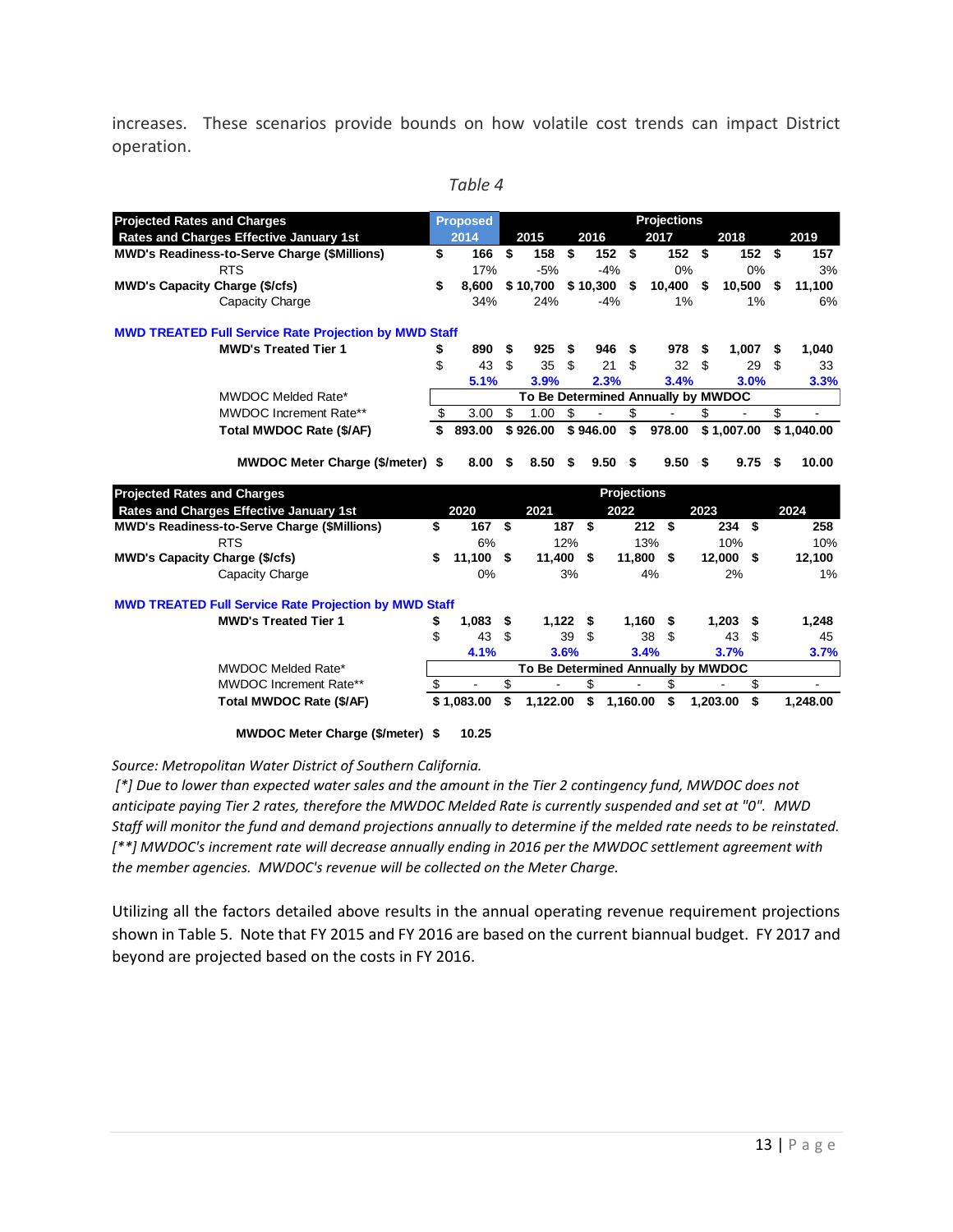#### *Table 5*

<span id="page-14-1"></span>

| <b>Revenue Requirements</b> | <b>FY 2015</b> |   | <b>FY 2016</b> |    | <b>FY 2017</b> |      | <b>FY 2018</b>              |    | <b>FY 2019</b> |
|-----------------------------|----------------|---|----------------|----|----------------|------|-----------------------------|----|----------------|
|                             |                |   |                |    |                |      |                             |    |                |
| <b>Water Purchases</b>      | 28.514.417     | S | 28.790.898     | Ŝ. | 28,894,760     | - \$ | 29,796,280                  |    | \$30.809.912   |
| 0&M                         | 11,696,198     | S | 11.009.831     |    | \$11,287,422   |      | \$ 11,571,658 \$ 11,863,767 |    |                |
| <b>Salaries</b>             | 9,565,115      | Ś | 10.192.137     | Ŝ. | 10,650,783     | S.   | 10,917,053                  |    | \$11.189.979   |
| <b>Benefits</b>             | 4,106,504      | Ś | 4.323.317      | Š. | 4,553,652      | S    | 4,635,252                   | S. | 4.718.193      |
| SOCWA                       | 8,450,820      |   | 8.630.000      | S. | 8,782,992      | S    | 8,940,381                   | Ŝ. | 9,100,355      |
| JPA                         | 1,050,370      | S | 1.254.000      |    | 1,296,127      | S    | 1,342,945                   |    | 1.391.453      |

| <b>Revenue Requirements</b> | <b>FY 2020</b> |    | <b>FY 2021</b> | <b>FY 2022</b> | <b>FY 2023</b> |    | <b>FY 2024</b> |
|-----------------------------|----------------|----|----------------|----------------|----------------|----|----------------|
|                             |                |    |                |                |                |    |                |
| <b>Water Purchases</b>      | \$32.105.621   | -S | 33,457,850 \$  | 34,744,329 \$  | 36,108,427     | S  | 37.581.872     |
| 0&M                         | \$12.163.991   | Ŝ. | 12,472,579 \$  | 12,789,789 \$  | 13,115,888     | Ŝ. | 13.451.151     |
| <b>Salaries</b>             | S 11.469.729   | Ŝ. | 11,756,472 \$  | 12,050,384 \$  | 12,351,643     | S. | 12.660.434     |
| <b>Benefits</b>             | 4.802.494      |    | 4,888,175      | 4,975,257      | 5,063,760      | S  | 5,153,705      |
| SOCWA                       | 9.262.954      |    | 9.428.214      | $9,596,176$ \$ | 9,766,879      |    | 9,940,362      |
| JPA                         | 1.441.714      |    | 1,493,790      | 1,547,748      | 1,603,654      |    | 1,661,580      |

#### <span id="page-14-0"></span>3.3 DEBT FINANCING ASSUMPTIONS

In evaluating future financing needs the Model makes assumptions on the initial and ongoing costs associated with issuing debt. Below i[n Table 6](#page-14-2) are the projected terms for debt issuance mechanisms the District has historically implemented. These are based on conservative estimates of long-term trends. The District will work with its Financial Advisor and financing team to secure the optimum rates and terms at the time of issuance.

|--|--|

<span id="page-14-2"></span>

| <b>Debt Mechanism</b>                | <b>Interest Rate</b> | <b>Term (Years)</b> | <b>Issuance Cost</b> |
|--------------------------------------|----------------------|---------------------|----------------------|
| <b>Certificates of Participation</b> | 5.0%                 | 30                  | \$250,000            |
| <b>General Obligation Bonds</b>      | 5.0%                 | 30                  | \$250,000            |
| <b>State Revolving Fund Loans</b>    | 2.7%                 | 20                  | \$150,000            |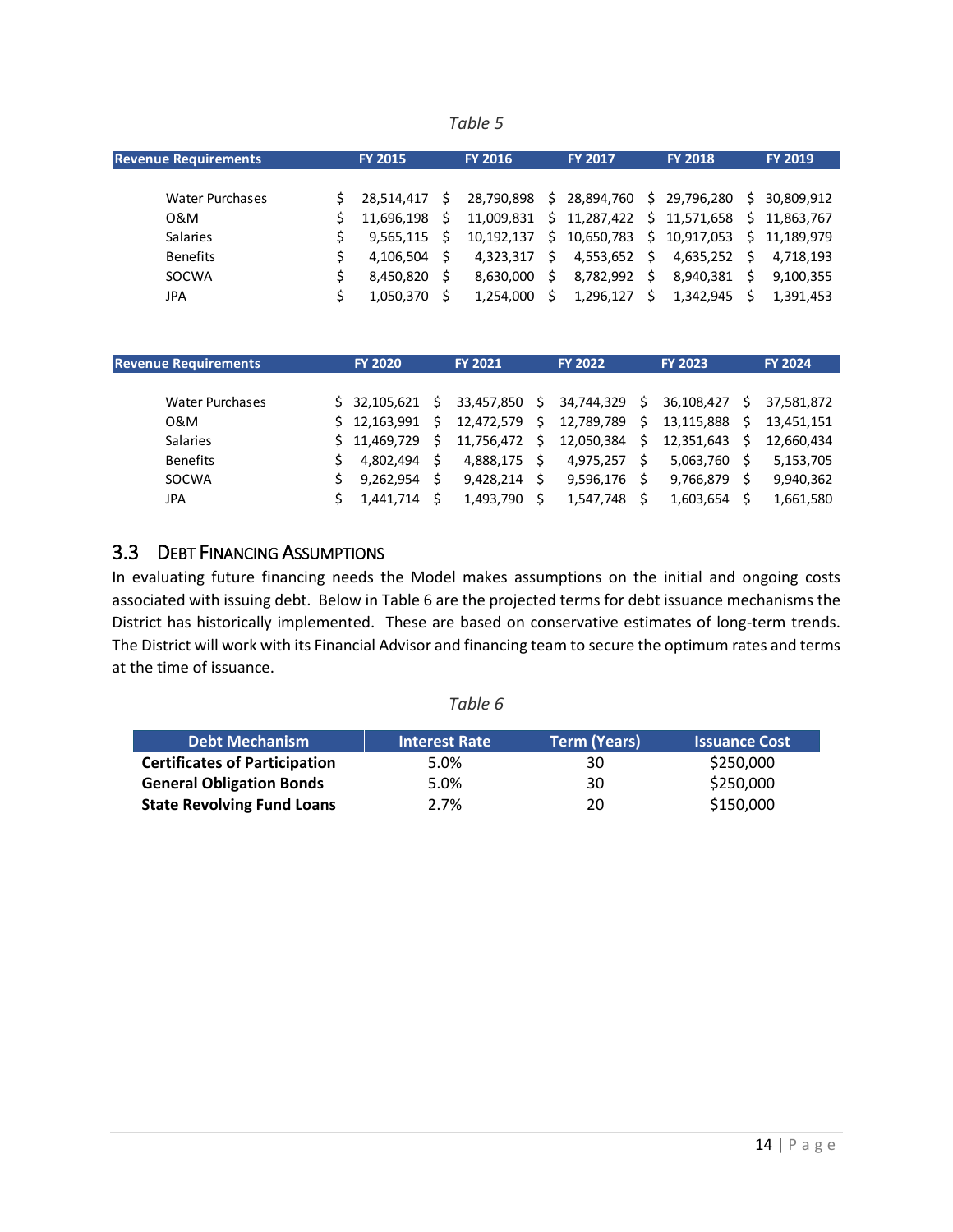### <span id="page-15-0"></span>4 REVENUE REQUIREMENTS AND CURRENT REVENUE

#### <span id="page-15-1"></span>4.1 REVENUE REQUIREMENTS

The revenue requirements for the District are composed of two components:

- Annual operating costs that rise in proportion to specific inflators, outlined in [Figure 1.](#page-16-0)
- Capital costs that are one-time expenses, such as new infrastructure, studies or repairs.

[Table 7](#page-15-2) below shows the summary of district-wide revenues, new debt issuances and revenue requirements.

*Table 7*

<span id="page-15-2"></span>

|                             |    | <b>FY 2015</b> |    | <b>FY 2016</b>           | <b>FY 2017</b>               | <b>FY 2018</b> |              | <b>FY 2019</b> |
|-----------------------------|----|----------------|----|--------------------------|------------------------------|----------------|--------------|----------------|
| Revenue                     |    |                |    |                          |                              |                |              |                |
| <b>Current Rate Revenue</b> |    | \$47,649,523   |    | \$47,649,523             | $$47,649,523$$ $$47,649,523$ |                | $\mathsf{S}$ | 47.649.523     |
| Proposed Adjustments        | \$ | 832.567        | S  | 5,113,512                | $$8,251,223$$ $$10,759,856$  |                | \$           | 13,104,227     |
| Non-Rate Revenue            | Ś. | 37.789.257     | S. | 35,083,587               | \$34,920,757                 | \$30,499,338   | \$           | 30.900.482     |
| Debt Issuance               | \$ |                |    | $\overline{\phantom{a}}$ | \$29,750,000\$               |                |              |                |
| <b>Revenue Requirements</b> |    |                |    |                          |                              |                |              |                |
| Debt Service                |    | \$15.532.173   |    | \$15,385,635             | $$17,310,474 \t$12,357,982$  |                | S.           | 12.008.634     |
| <b>Operating Expenses</b>   |    | \$23,172,809   | S. | 24,399,454               | $$25,283,555 \ $25,835,630$  |                | \$           | 26,399,981     |
| Capital Expenses            | S. | 47.094.872     |    | \$44,081,261             | \$29,973,214 \$10,247,403    |                |              | \$12.168.732   |

|                             |    | <b>FY 2020</b>               |    | <b>FY 2021</b>           | <b>FY 2022</b>                            | <b>FY 2023</b> |     | <b>FY 2024</b> |
|-----------------------------|----|------------------------------|----|--------------------------|-------------------------------------------|----------------|-----|----------------|
| Revenue                     |    |                              |    |                          |                                           |                |     |                |
| <b>Current Rate Revenue</b> |    | $$47,649,523$$ $$47,649,523$ |    |                          | $$47,649,523$$ $$47,649,523$              |                | S.  | 47,649,523     |
| Proposed Adjustments        |    | \$15,532,646                 |    | \$18,059,040             | \$20,687,399\$23,421,880                  |                | \$. | 26,266,807     |
| Non-Rate Revenue            |    | \$ 32.176.470                |    |                          | $$31,117,566$ $$31,579,037$ $$32,047,149$ |                | \$  | 32,509,634     |
| Debt Issuance               | \$ |                              |    | $\overline{\phantom{a}}$ | -                                         |                |     |                |
| <b>Revenue Requirements</b> |    |                              |    |                          |                                           |                |     |                |
| Debt Service                |    | S 11.725.018                 |    | \$10,234,232             | $$10,227,717 \$10,031,239$                |                | S.  | 8,843,644      |
| <b>Operating Expenses</b>   | S. | 26.976.890                   |    | \$27,566,652             | \$28,169,565 \$28,785,936                 |                | \$  | 29,416,080     |
| Capital Expenses            | S. | 15.092.287                   | S. | 16,039,949               | \$15,779,281                              | \$18,318,156   | S.  | 19,865,093     |

The following figures and charts will breakdown the overall revenues and revenue requirements into their components and Section 5 will show the plan moving forward. Operations and maintenance expenses in the Long Range Financial Plan use actual FY 2014 expenses and budgeted expenses for FY 2015 and FY 2016. After FY 2016, operating expenses are projected based on the inflation factors discussed in Section [0.](#page-9-0) [Figure 1](#page-16-0) depicts a breakdown of operating costs over the next 10 years into their major components.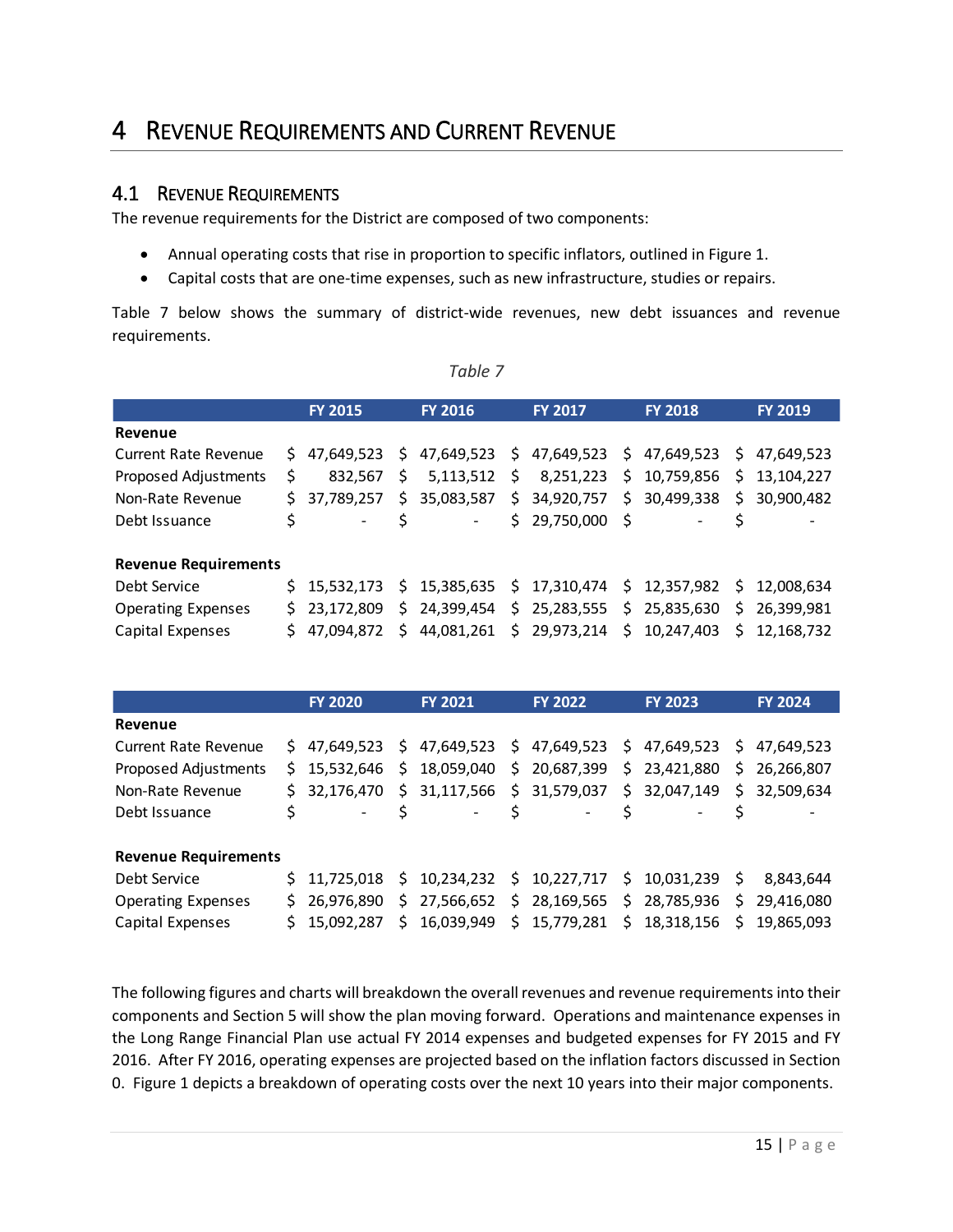<span id="page-16-0"></span>



The largest operating expense is water purchases. Currently, the District purchases all of its potable water supply from the MWD via MWDOC. However, in 2017 the regional Baker Water Treatment Plant will come online to ultimately meet approximately 25% of total potable water demand. Recycled water makes up 22% of average total water demand. [Figure 2](#page-16-1) shows the forecast water supply portfolio.

<span id="page-16-1"></span>

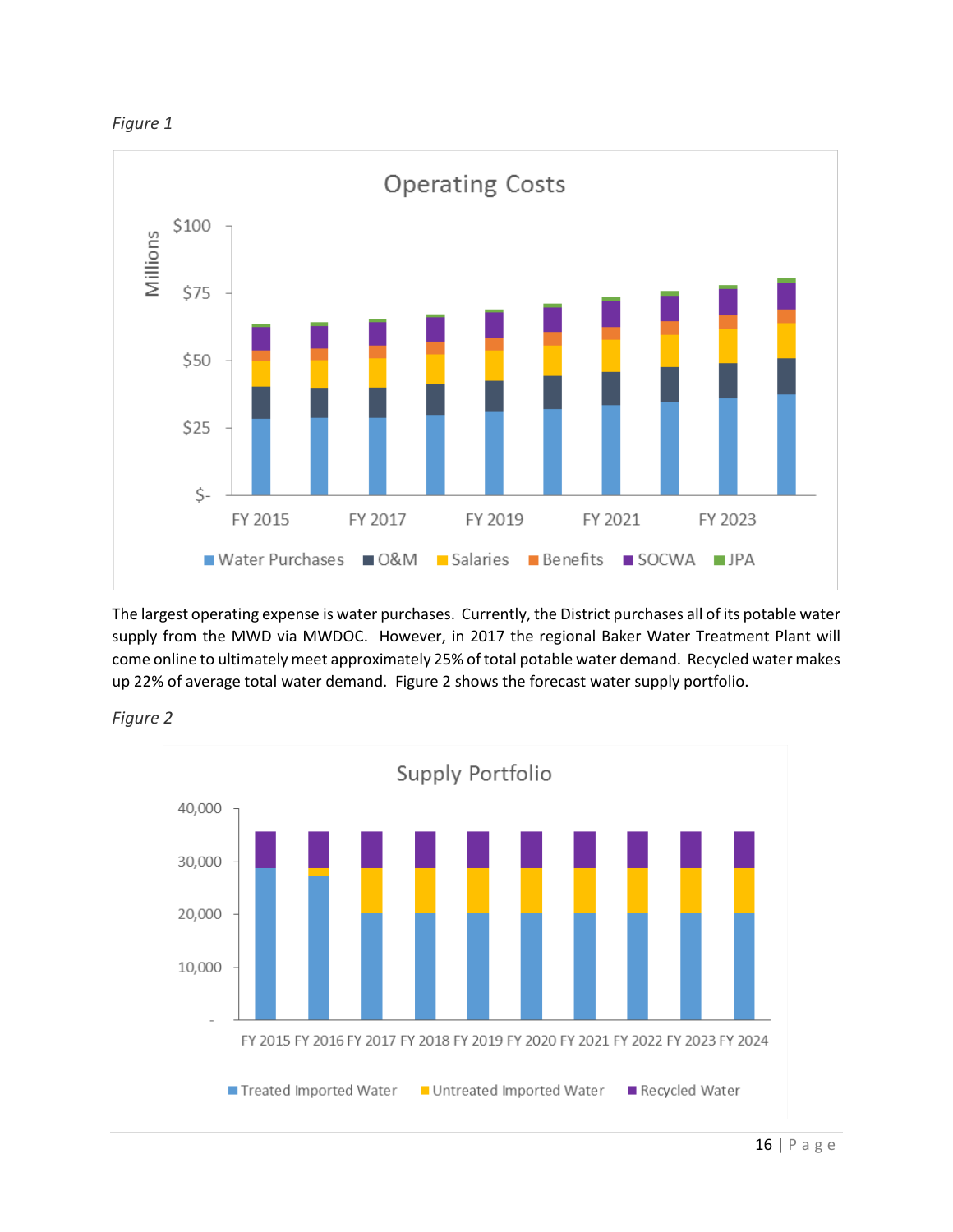The Model has the capability to analyze the financial impacts of a mixed portfolio with specified supply allocations based on projects currently discussed such as expanded recycled water deliveries, groundwater banking, water transfers, local ocean desalination and brackish desalination of the San Juan Basin aquifer. The supply portfolio presented above is the base case used unless specified in a given scenario.

The financial plan includes the existing debt service schedules and debt projected issuances to smooth out large expected capital projects. The baseline case projects a debt issuance of a Certificate of Participation in 2017 for \$30 million to smooth rate revenue adjustments in the near term. [Figure 3](#page-17-0) provides a breakdown of both District-wide existing debt service by category and a projected debt issuance in FY 2017 to fund capital expenditures and smooth rate adjustments.



<span id="page-17-0"></span>*Figure 3*

#### *Note: Loans include DWR, 3 SRF, and 2 CIEDB Loans. The General Obligation bonds have bi-annual ad valorem property tax revenue equal to its bi-annual debt service payments.*

Capital expenses are projected for Fiscal Years 2015 through 2024 from the District's 10 Year Capital Improvement Plan. Due to a combination of aging infrastructure with forecasted replacement and rehabilitation as well as large regional capital projects, the District has an expected CIP of approximately \$230 Million over the next 10 years. \$25 million of that is for the Baker Water Treatment Plant to increase local water reliability. Currently, the District has budgeted for upgrades to its headquarters and plant facilities with net capital expenditures of \$23 million over the next three years. Additionally, the District has approximately \$62 million in capital expenses over the next ten years attributable to its share of capital investments with the South Orange County Wastewater Authority. [Figure 4](#page-18-0) provides a summary of the major capital expenses in the District's 2014 Capital Improvement Plan.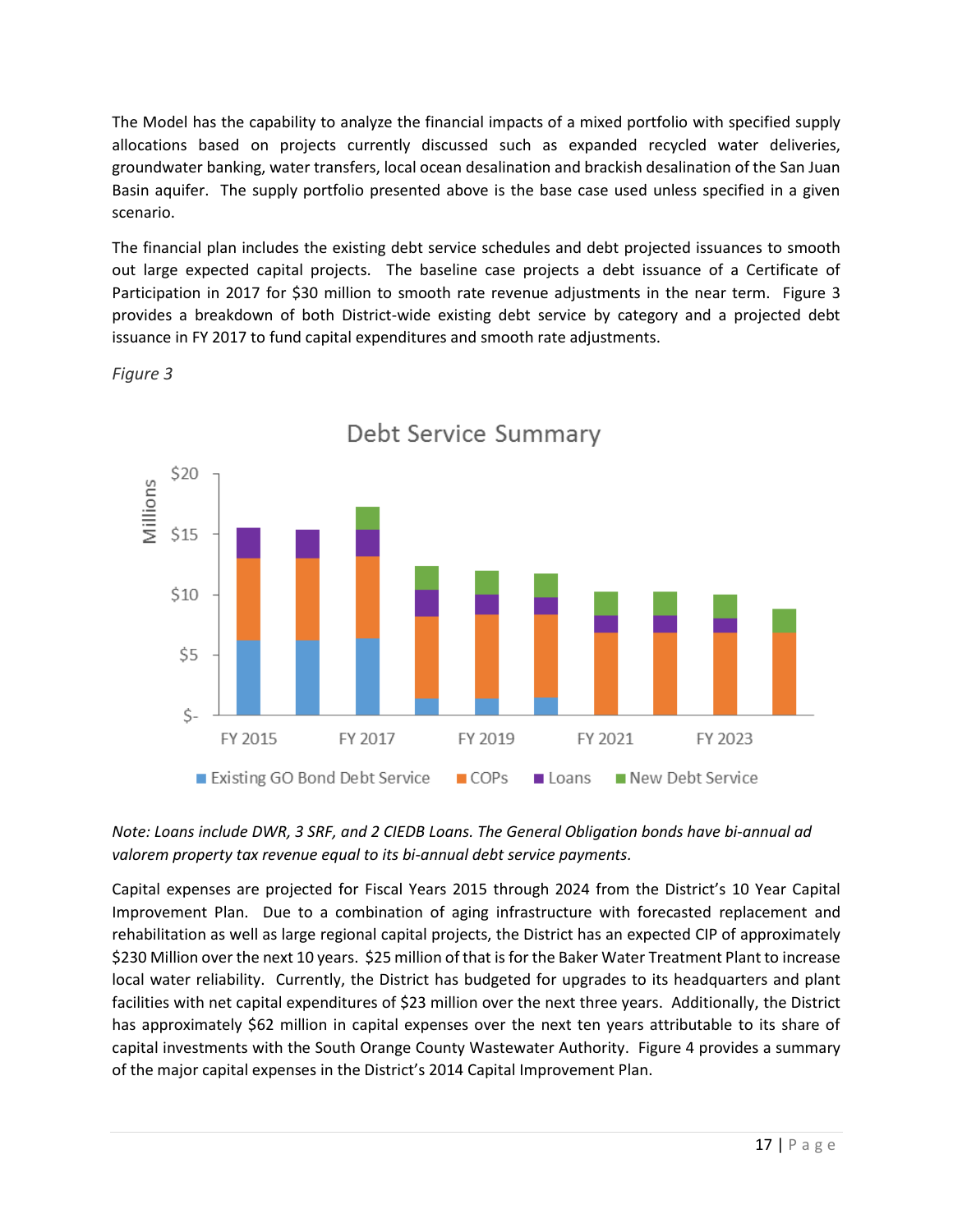<span id="page-18-0"></span>



[Figure 5](#page-18-1) below shows combined operating and capital revenue requirements for FY2015, the first year of the model.

<span id="page-18-1"></span>*Figure 5*



Capital Projects Summary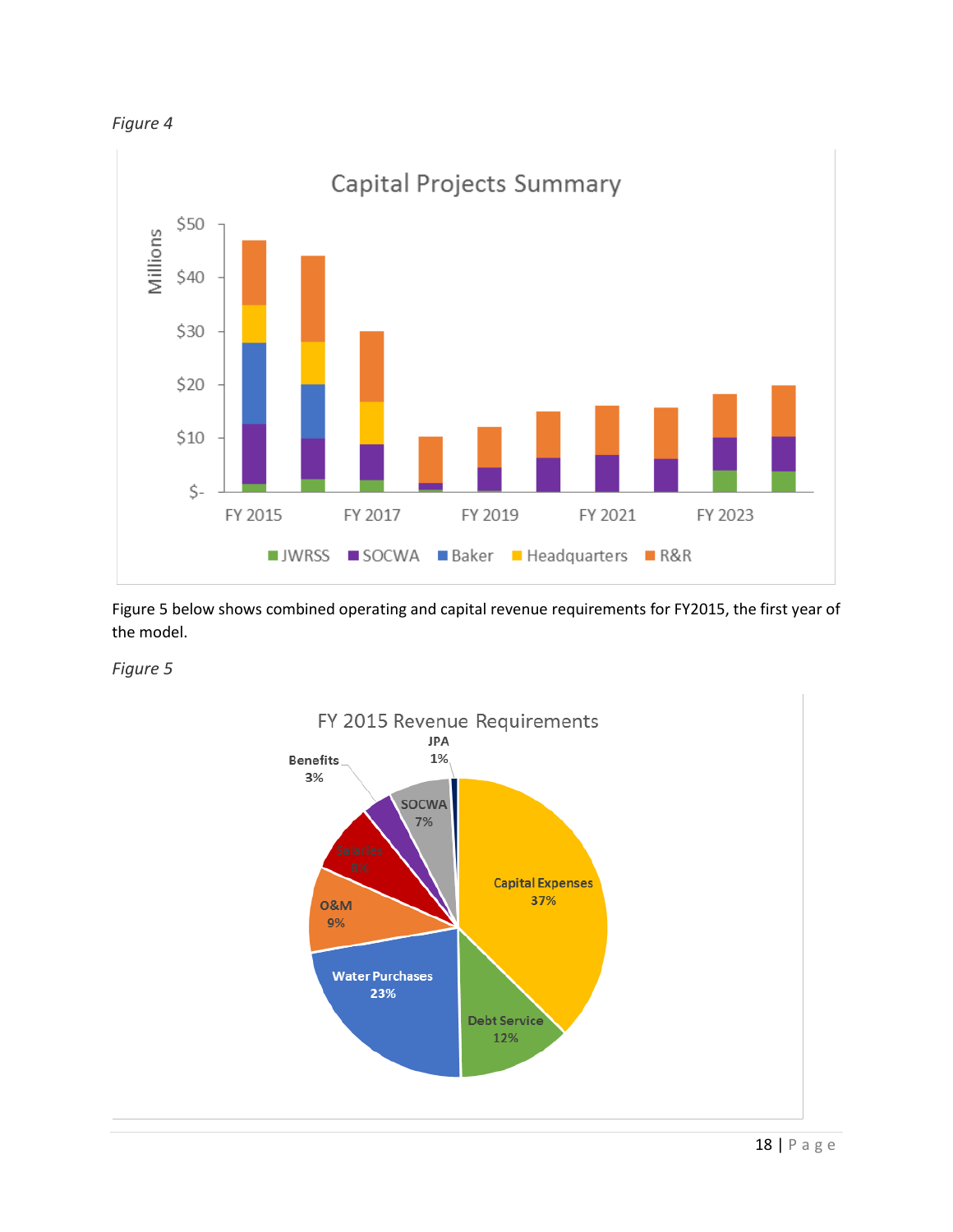#### <span id="page-19-0"></span>4.2 CURRENT REVENUE

The two largest sources of revenue derive from rate revenue from the three systems (water, recycled water, and wastewater) and ad valorem property tax revenue collected from taxable property owners within the District's service area.

#### 4.2.1 Water Rates

The current water volumetric rate structure is composed of five tiers with the following tier widths for residential customers:

Tier 1 = Up to the Indoor Water Budget

Tier 2 = Indoor Water Budget up to the Outdoor Water Budget

Tier 3 = Usage above the water budget up to 125% of the water budget

Tier 4 = Usage above 125% of water budget up to 150% of the water budget

Tier 5 = Usage above 150% of water budget

The indoor water budget, or Tier 1, is determined by allotting 65 gallons per capita per day (gpcd), multiplying by the number of days in the billing cycle and the number of people in the household. Originally, customers are assumed to have four people in the household for single family residential and two to three people for multi-family housing. If a customer has a different household size, they can file a variance to adjust the number of people used to calculate their indoor water budget. The equation for Tier 1 is as follows:

**Tier 1.** Indoor Allocation = (Household Size) x (65 GPCD) x (Conversion Factor) x (Days Billed)

The outdoor water budget, or Tier 2, is determined from irrigation area, crop factor and local climate condition as measured by evapotranspiration. The conversion factor converts from gallons to hundred cubic feet (ccf). The District used a combination of geospatial analysis and in-person site visits to determine the irrigable area for each meter. The crop coefficient used is for turf grass or 0.8, currently the most common landscape feature in the District's service area. The equation for Tier 2 is as follows:

**Tier 2.** Outdoor Allocation = (ETo) x (Irrigation Area) x (Conversion Factor) x (Crop Coefficient)

Most commercial customers have two metered connections, an irrigation meter and a commercial meter. To determine the water budget for commercial meters, the District uses a 3-year average of each month to determine the total water budget. The first 20 hundred cubic feet (ccf) of a commercial meter's allocation is in Tier 1. The remainder of the commercial meter's water budget is in Tier 2. All irrigation accounts have their Tier 1 and Tier 2 water budgets based on the outdoor allocation equation with the first 20 units of the outdoor allocation allotted to Tier 1.

For all customers, usage above the basic use allocation results in payment of higher rates, increasing to over \$11 per ccf in Tier 5. The revenue derived from the Tiers 4 and 5 above the Tier 2 rate is used to fund conservation and water use efficiency programs, education, outreach, and program administration. In addition, the water use efficiency revenue can be used to study and/or construct new water supply projects.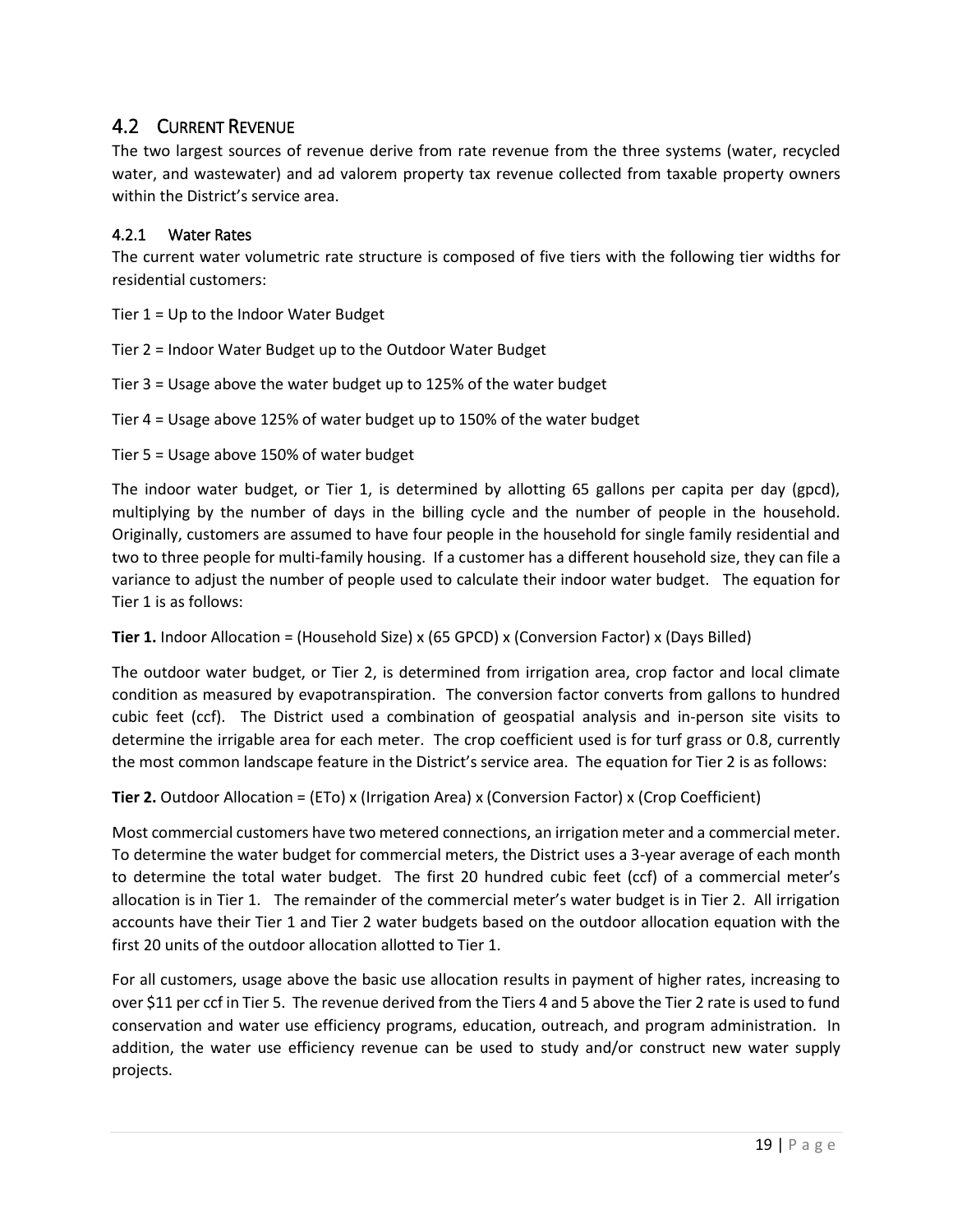<span id="page-20-0"></span>[Figure 6](#page-20-0) presents the respective revenue share received from each of the water budget tiers for Fiscal Year 2013-14 usage:

#### *Figure 6*

Current Volumetric Revenue by Tier



<span id="page-20-1"></span>The District provides potable water and recycled water to customers via volumetric metered rates. Each customer receives a monthly or bi-monthly bill. Single family residential and residential irrigation customers are billed monthly while commercial, commercial irrigation and multi-family customers are billed bi-monthly. The District's allocation-based rate structure was implemented on July 1, 2011, and is shown in [Table 8](#page-20-1) for residential customers.

| <b>Water Budget Based Rate Structure July 2011 to</b><br><b>Present (Residential Tier Widths)</b> |                                                        |         |  |  |  |
|---------------------------------------------------------------------------------------------------|--------------------------------------------------------|---------|--|--|--|
| <b>Tier</b>                                                                                       | <b>Allocation</b>                                      |         |  |  |  |
| 1                                                                                                 | Up to Indoor Water Budget                              | \$1.38  |  |  |  |
| $\overline{2}$                                                                                    | Indoor Water Budget up to<br><b>Total Water Budget</b> | \$1.54  |  |  |  |
| 3                                                                                                 | From 101 to 125% Water<br><b>Budget</b>                | \$2.75  |  |  |  |
| Δ                                                                                                 | From 126 to 150% Water<br><b>Budget</b>                | \$5.51  |  |  |  |
| 5                                                                                                 | Above 151% of Water Budget                             | \$11.02 |  |  |  |

|--|--|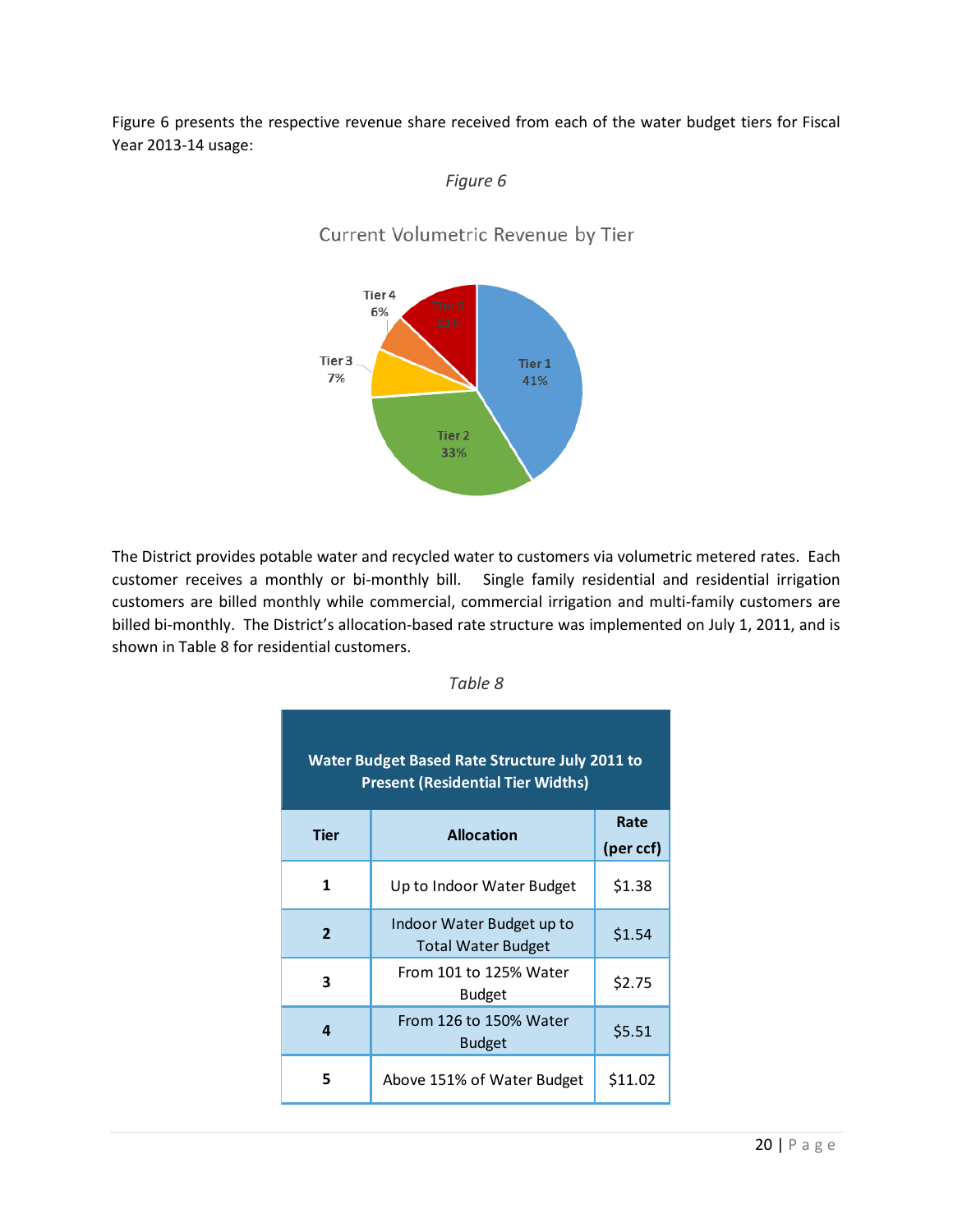<span id="page-21-0"></span>The current rate structure for the commercial and irrigation customers is also a five tier allocation-based rate structure with Tier 3 up to 110 percent of the water budget and Tier 4 up to 120 percent of the water budget with the Irrigation rate structure shown in [Table 9](#page-21-0) and the Commercial Rate Structure shown in [Table 10.](#page-21-1)

| <b>Water Budget Based Rate Structure July 2011 to</b><br><b>Present (Irrigation Tier Widths)</b> |                                         |         |  |  |
|--------------------------------------------------------------------------------------------------|-----------------------------------------|---------|--|--|
| <b>Tier</b>                                                                                      | <b>Allocation</b><br>(per ccf)          |         |  |  |
| 1                                                                                                | First 20 ccf                            | \$1.38  |  |  |
| $\overline{2}$                                                                                   | 20 ccf up to Total Water Budget         | \$1.54  |  |  |
| 3                                                                                                | From 101 to 110% Water<br><b>Budget</b> | \$2.75  |  |  |
| 4                                                                                                | From 111 to 120% Water<br><b>Budget</b> | \$5.51  |  |  |
| 5                                                                                                | Above 121% of Water Budget              | \$11.02 |  |  |

*Table 9*

| Table 10 |
|----------|
|----------|

<span id="page-21-1"></span>

| <b>Water Budget Based Rate Structure July 2011 to</b><br><b>Present (Commercial Tier Widths)</b> |                                         |                   |  |  |
|--------------------------------------------------------------------------------------------------|-----------------------------------------|-------------------|--|--|
| Tier                                                                                             | <b>Allocation</b>                       | Rate<br>(per ccf) |  |  |
| 1                                                                                                | First 20 ccf                            | \$1.38            |  |  |
| $\overline{2}$                                                                                   | 20 ccf up to Total Water Budget         | \$1.54            |  |  |
| 3                                                                                                | From 101 to 110% Water<br><b>Budget</b> | \$2.75            |  |  |
| 4                                                                                                | From 111 to 120% Water<br><b>Budget</b> | \$5.51            |  |  |
| 5                                                                                                | Above 121% of Water Budget              | \$11.02           |  |  |

Recycled water rates follow a similar water budget based rate structure and are shown in [Table 11](#page-22-0) and [Table 12.](#page-22-1)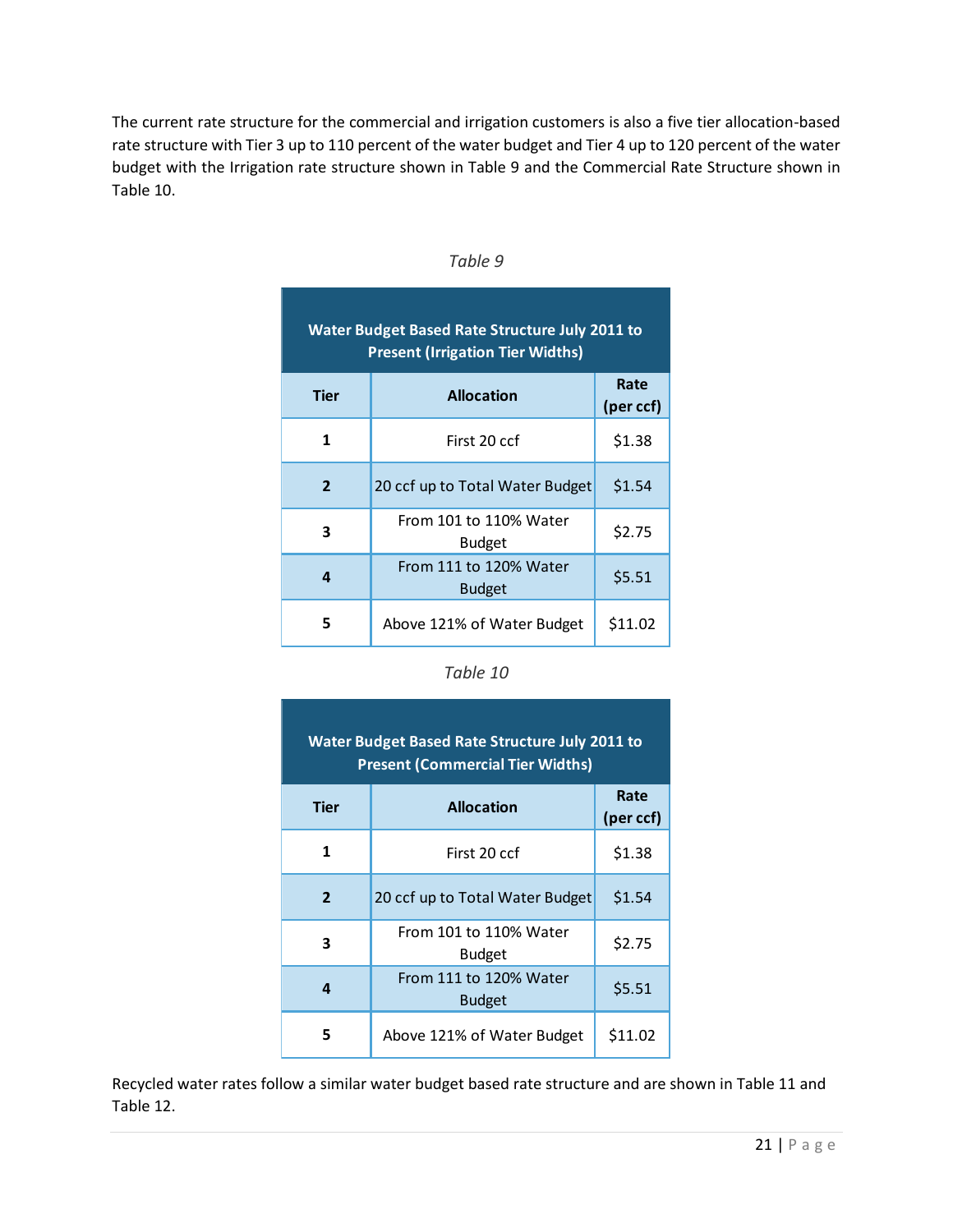<span id="page-22-0"></span>

| <b>Water Budget Based Rate Structure July 2011 to</b><br><b>Present (Recycled Water)</b> |                                         |        |  |  |  |
|------------------------------------------------------------------------------------------|-----------------------------------------|--------|--|--|--|
| Tier                                                                                     | <b>Allocation</b><br>(per ccf)          |        |  |  |  |
| 1                                                                                        | First 20 ccf                            | \$1.23 |  |  |  |
| $\overline{2}$                                                                           | 20 ccf up to Total Water Budget         | \$1.23 |  |  |  |
| 3                                                                                        | From 101 to 110% Water<br><b>Budget</b> | \$2.20 |  |  |  |
| 4                                                                                        | From 111 to 120% Water<br><b>Budget</b> | \$4.41 |  |  |  |
| 5                                                                                        | Above 121% of Water Budget              | \$8.81 |  |  |  |

| anı |  |
|-----|--|
|-----|--|

#### *Table 12*

<span id="page-22-1"></span>

| Water Budget Based Rate Structure July 2011 to<br>Present (Recycled Water w/ Storage) |                                         |        |  |  |  |
|---------------------------------------------------------------------------------------|-----------------------------------------|--------|--|--|--|
| <b>Tier</b>                                                                           | <b>Allocation</b>                       |        |  |  |  |
| 1                                                                                     | First 20 ccf                            | \$1.11 |  |  |  |
| $\overline{2}$                                                                        | 20 ccf up to Total Water Budget         | \$1.11 |  |  |  |
| 3                                                                                     | From 101 to 110% Water<br><b>Budget</b> | \$1.98 |  |  |  |
| 4                                                                                     | From 111 to 120% Water<br><b>Budget</b> | \$3.97 |  |  |  |
| 5                                                                                     | Above 121% of Water Budget              | \$7.93 |  |  |  |

Single family residential water meters are all assumed to be either 5/8", ¾" or 1" and billed at the same current monthly rate of \$10.36 per month. The District applies both a monthly service charge and volumetric usage charge for private fire protection. These charges are reflected below in [Table 13.](#page-23-0)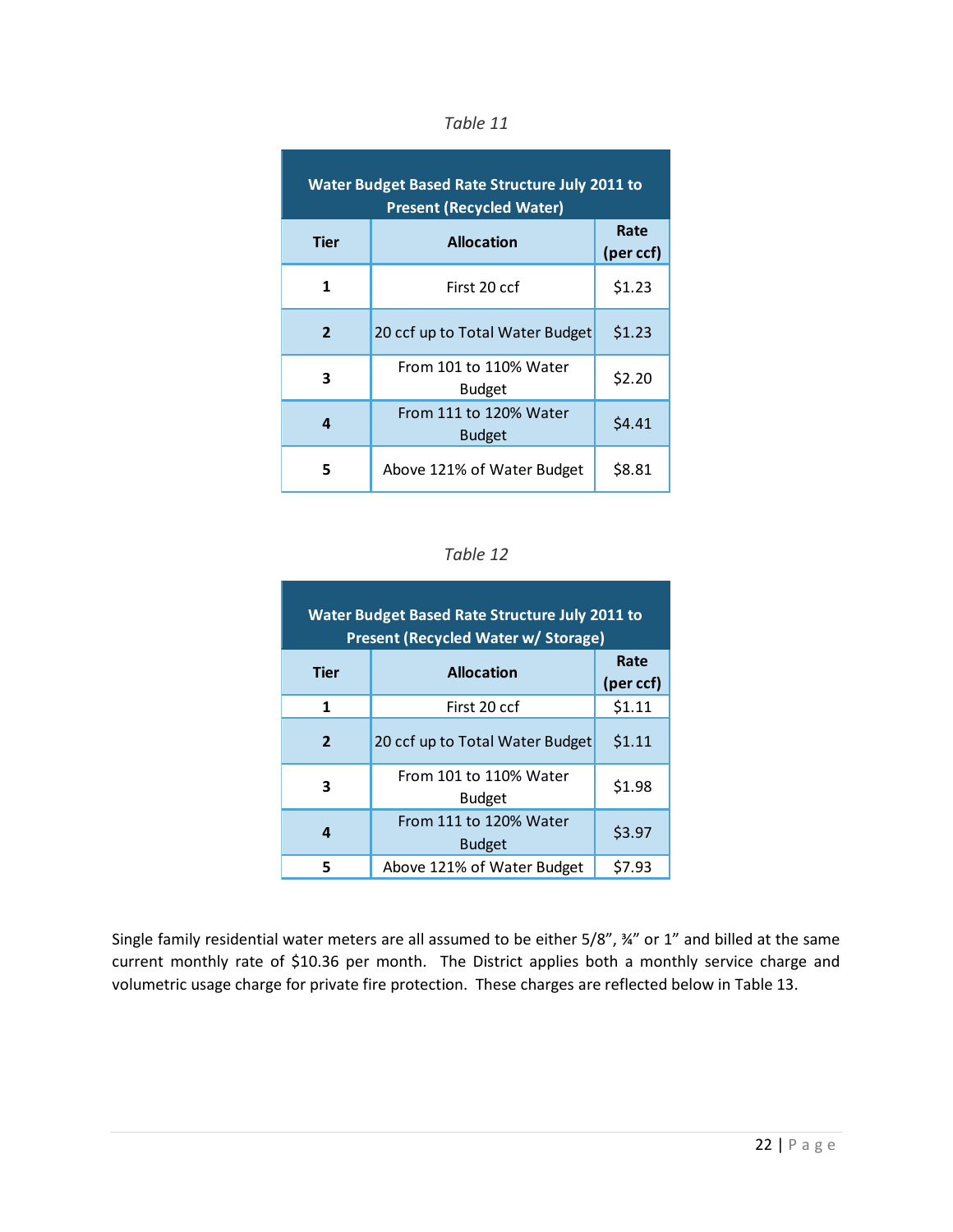| anie |  |
|------|--|
|------|--|

<span id="page-23-0"></span>

| <b>Fire Protection Charges</b> |         |
|--------------------------------|---------|
| <b>Description</b>             | Rate    |
| Volumetric Usage per ccf       | \$2.29  |
| <b>Monthly Meter Charge</b>    | \$12.56 |

<span id="page-23-1"></span>Non-residential customers who are billed bi-monthly have the following bi-monthly charges reflected in [Table 14.](#page-23-1)

| <b>Basic Service Charge (Non-Residential Bi-</b><br><b>Monthly Customers)</b> |                        |  |  |  |  |
|-------------------------------------------------------------------------------|------------------------|--|--|--|--|
| <b>Meter Size</b>                                                             | <b>Bi-Monthly Rate</b> |  |  |  |  |
| $5/8$ ", $3/4$ ", 1"                                                          | \$20.72                |  |  |  |  |
| 11/2"                                                                         | \$69.06                |  |  |  |  |
| 2"                                                                            | \$110.50               |  |  |  |  |
| 3"                                                                            | \$241.74               |  |  |  |  |
| 4"                                                                            | \$414.40               |  |  |  |  |
| 6"                                                                            | \$863.34               |  |  |  |  |
| 8"                                                                            | \$1,243.20             |  |  |  |  |
| $10$ "                                                                        | \$2,002.94             |  |  |  |  |

| Table |  |
|-------|--|
|-------|--|

#### 4.2.2 Wastewater Rates

The wastewater system has two customer groupings: residential customers and non-residential customers. Residential customers are billed at the volumetric rate schedule reflected in [Table 15](#page-24-0) in addition to a monthly charge of \$11.14.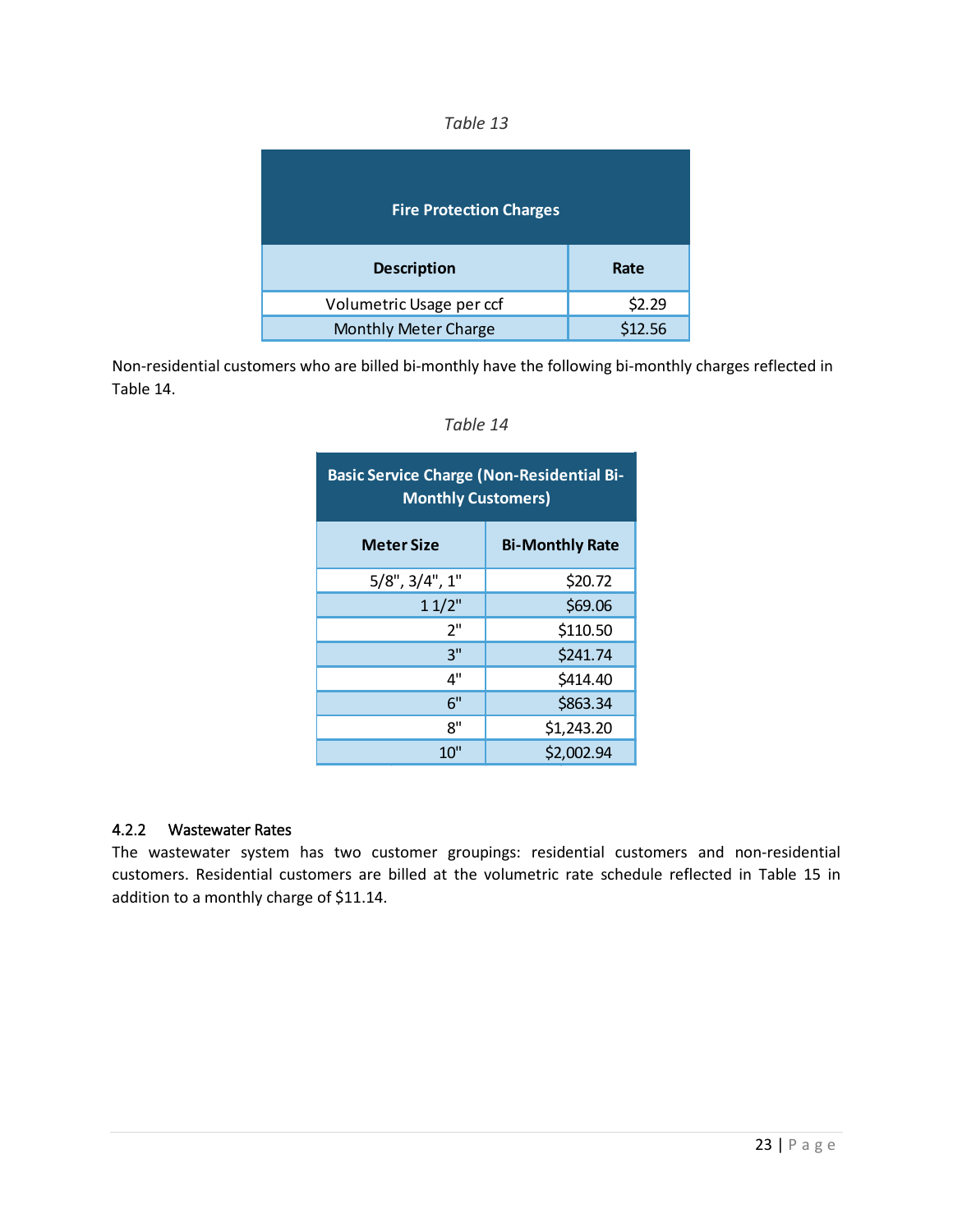| IDL |  |
|-----|--|
|-----|--|

<span id="page-24-0"></span>

| Wastewater Volumetric Rate Structure<br>(Residential) |           |
|-------------------------------------------------------|-----------|
| <b>Tier Width</b>                                     | Rate      |
|                                                       | (per ccf) |
| Up to 25 ccf                                          | \$0.88    |
| Above 25 ccf                                          | 00        |

Non-residential customers (typically commercial) are assigned to one of the 4 classes below based on land-use; the rates for each of the non-residential customer classes are based on stregnth assumptions for a given land use and the rates are shown in [Table 16:](#page-24-1)

Class 1: Typical users include residential, bank, car washes, churches, department and retail stores, Laundromats, professional offices, schools and colleges.

Class 2: Typical users include beauty and barber shops, hospital and convalescent facilities, commercial laundry, repair shops, service stations and veterinary hospitals.

Class 3: Typical users include hotels with dining facilities, markers with garbage disposals, mortuaries and fast-food restaurants.

<span id="page-24-1"></span>Class 4: Typical users include restaurants, auto-steam-cleaning facilities and bakeries.

| <b>Wastewater Volumetric Rate Structure (Non-</b><br><b>Residential)</b> |                |  |  |  |  |
|--------------------------------------------------------------------------|----------------|--|--|--|--|
| <b>Customer Class</b>                                                    | Rate (per ccf) |  |  |  |  |
| Class 1                                                                  | \$0.88         |  |  |  |  |
| Class <sub>2</sub>                                                       | \$1.19         |  |  |  |  |
| Class 3                                                                  | \$1.51         |  |  |  |  |
| Class 4                                                                  | \$1.82         |  |  |  |  |

*Table 16*

In addition to the volumetric charge, the wastewater system applies a current bi-monthly charge of \$22.28 to all non-residential or bi-monthly customers.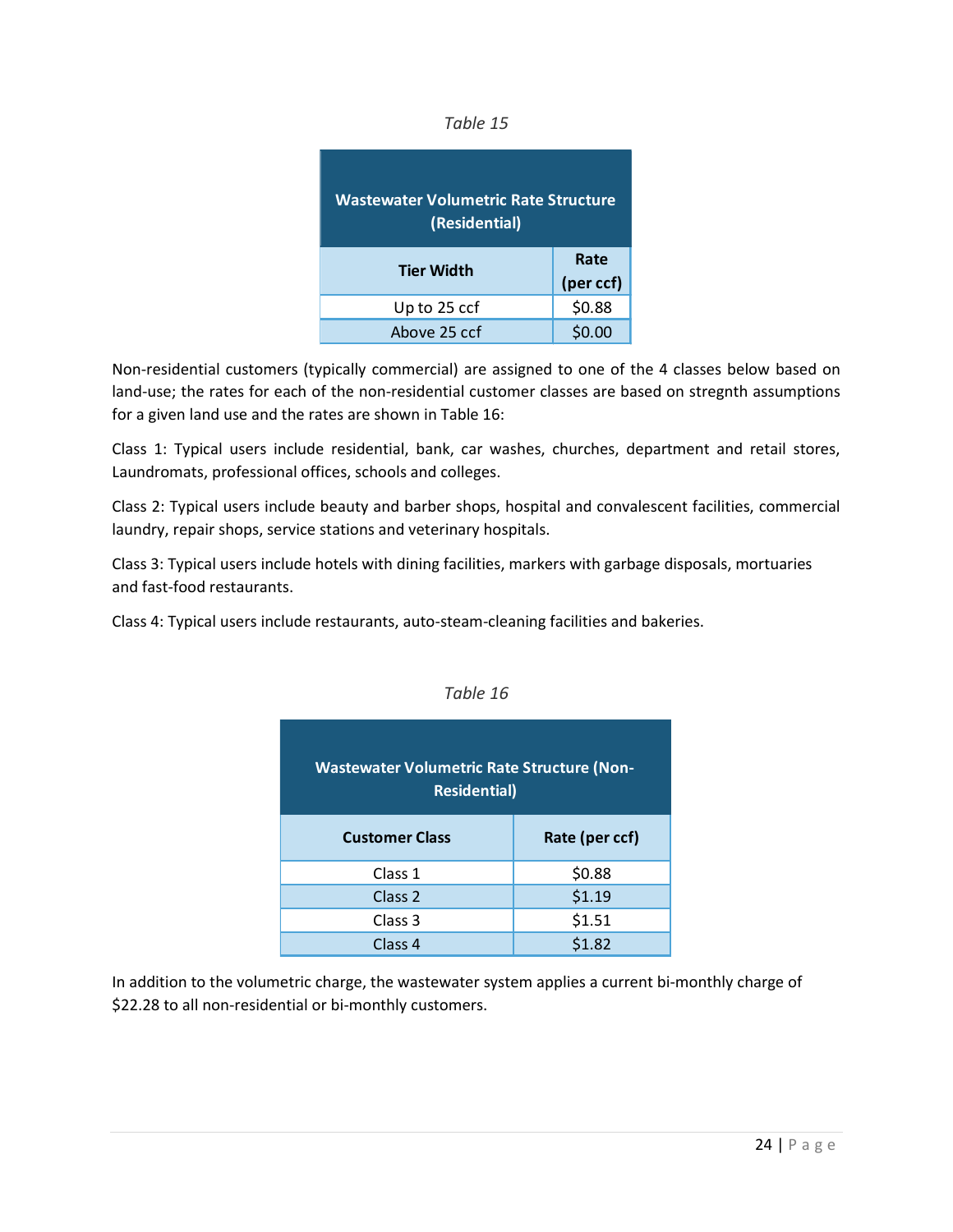### <span id="page-25-0"></span>5 PROPOSED FINANCIAL PLAN

The LRFP incorporates both the revenue requirements and assumed inflationary factors for future operating costs. The District is currently planning to draw down cash reserves to target reserve levels adopted in the District's Reserve Policy in order to fund capital improvement projects in the near future then structure rate adjustments and debt financing to maintain cash balances at targeted reserve levels in the future.

#### <span id="page-25-1"></span>5.1 GENERAL FUND SUMMARY

<span id="page-25-2"></span>[Figure 7](#page-25-2) is the operating financial plan that breaks down the major component costs and compares the proposed revenue stream to the status quo.



*Figure 7*

### General Fund Operating Financial Plan

Operating Net is total revenue net operating expenses that is used to cash fund the most of the Capital Improvement Plan. These funds can also be used to replenish reserve funds if they drop below reserve targets. The proposed revenue requirements equate to a 7% revenue increase occurring April 1, 2015 and 7% on January 1, 2016. When structuring future rate increases and debt issuance, the District needs to be cognizant of the impacts to the debt coverage ratio for which the District has a policy minimum of 1.75x.

In addition, the proposed revenue adjustments provide adequate cash balances to meet the current reserve policy cash requirements. Projected available cash balances and reserve cash balances are shown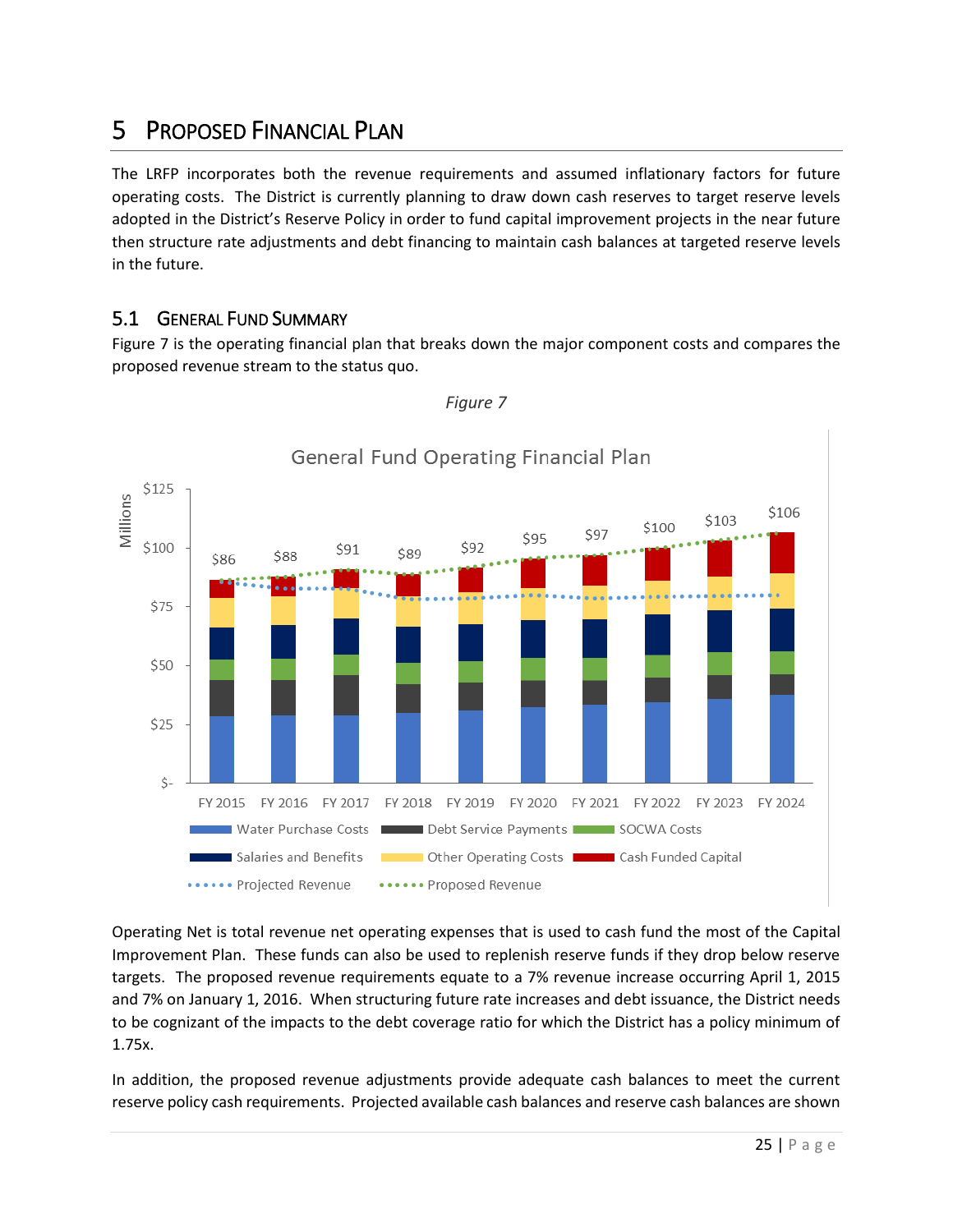<span id="page-26-0"></span>i[n Figure 8.](#page-26-0) Available cash balances can be used to cash fund capital projects and provide additional policy options and the ability to meet unforeseen risks.



#### General Fund Total Balance

*Figure 8*

The current debt coverage ratio has approached the policy minimum coverage ratio of 1.75 as shown in [Figure 9.](#page-27-0) The proposed revenue adjustments bring the coverage ratio back above the benchmark coverage ratio, which represents the industry average for AAA rated public agencies of 2.06. Starting in Fiscal Year 2018, debt payments start to decrease on the 2009 Certificates of Participation and the 2014 General Obligation Bonds. As these bonds expire the debt coverage ratio climbs and provides room for future debt issuances.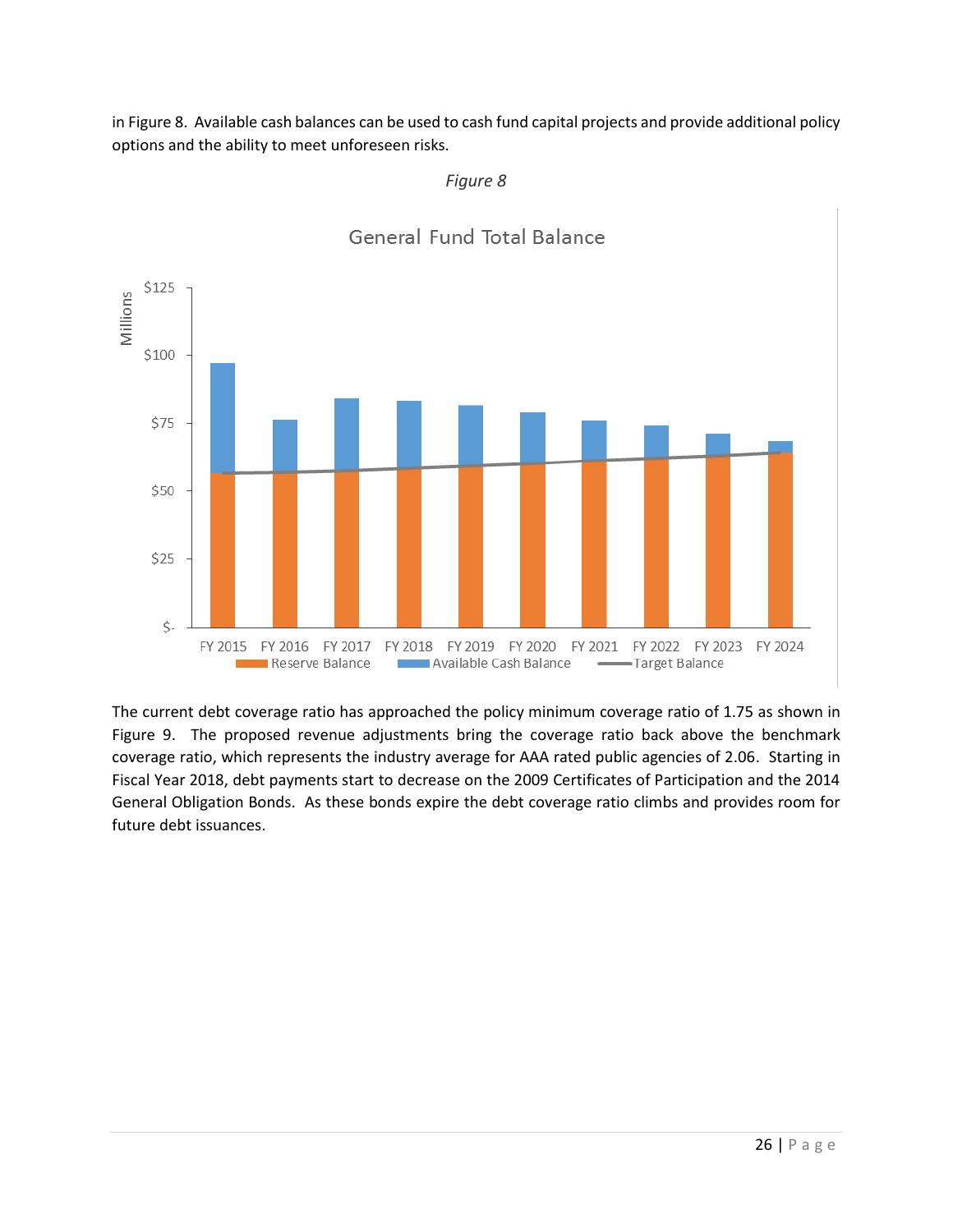

<span id="page-27-0"></span>

[Table 17](#page-28-0) below, the Pro-Forma, shows the overall revenues, operating expenses, debt service, capital expenses, and fund balances for the General Fund. Ending cash balances are broken down by funds allocated to meet specific reserve requirements per the District's reserve policy and available cash for capital projects.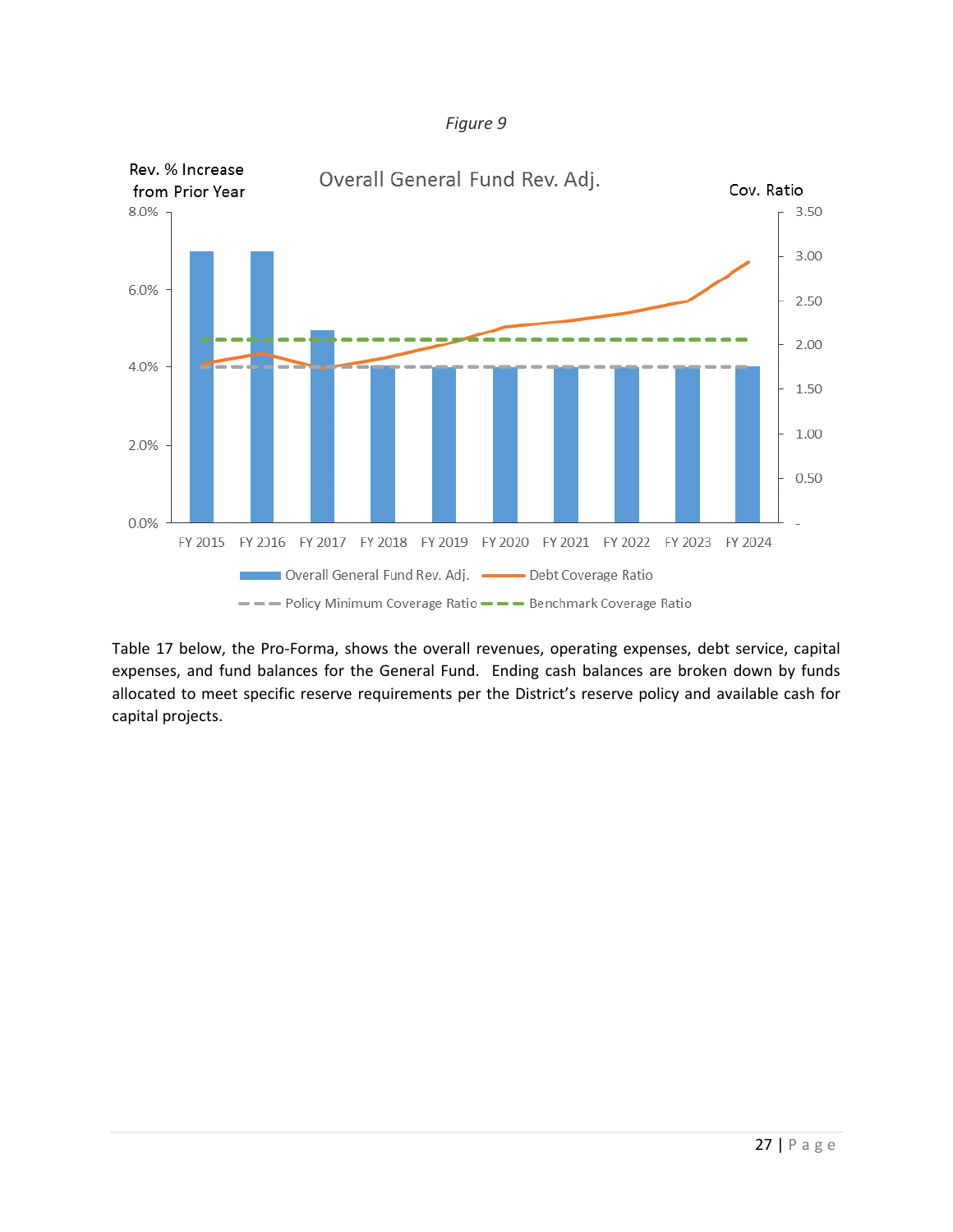| anı |  |  |
|-----|--|--|
|-----|--|--|

<span id="page-28-0"></span>

|                               |                                        |     | <b>FY 2015</b>  | <b>FY 2016</b>                   | FY 2017        |      | <b>FY 2018</b>     | FY 2019                       | <b>FY 2020</b>                                                                      | <b>FY 2021</b>            | FY 2022           | <b>FY 2023</b> |      | FY 2024     |
|-------------------------------|----------------------------------------|-----|-----------------|----------------------------------|----------------|------|--------------------|-------------------------------|-------------------------------------------------------------------------------------|---------------------------|-------------------|----------------|------|-------------|
| <b>Revenue</b>                |                                        |     |                 |                                  |                |      |                    |                               |                                                                                     |                           |                   |                |      |             |
|                               |                                        |     |                 |                                  |                |      |                    |                               |                                                                                     |                           |                   |                |      |             |
|                               | <b>Potable Water Sales</b>             |     | 26,590,296 \$   | 28,526,809<br>-S                 | 29,977,791 \$  |      | 31,218,836<br>- S  | 32,373,933<br>-S              | 33,571,769 \$                                                                       | 34,813,924 \$             | 36,102,039<br>-S  | 37,437,815 \$  |      | 38,823,014  |
|                               | Sewer Sales                            |     | 17,116,794 \$   | 19, 113, 474 \$                  | 20,539,641 \$  |      | 21,584,365 \$      | 22,566,211 \$                 | 23,581,691 \$                                                                       | 24,642,867 \$             | 25,751,796 \$     | 26,910,626 \$  |      | 28,121,605  |
|                               | <b>Recycled Water Sales</b>            |     | 4,774,999 \$    | $5,122,751$ \$                   | $5,383,314$ \$ |      | $5,606,177$ \$     | $5,813,606$ \$                | 6,028,709 \$                                                                        | $6,251,771$ \$            | 6,483,087 \$      | 6,722,961 \$   |      | 6,971,711   |
|                               | Ad Valorem Property Tax Revenue        |     | 21,848,500      | 22,063,500 \$                    | 22,520,214 \$  |      | 22,986,527 \$      | 23,462,642 \$                 | 23,965,648 \$                                                                       | 24,480,064 \$             | 25,006,173 \$     | 25,544,264 \$  |      | 26,094,636  |
|                               | Cellular Lease Income                  |     | 1,740,000 \$    | 1,720,000 \$                     | 1,631,340 \$   |      | 1,609,630 \$       | $1,541,185$ \$                | 1,560,736 \$                                                                        | 1,588,581 \$              | 1,616,881 \$      | 1,645,643 \$   |      | 1,674,874   |
|                               | <b>Connection Fees</b>                 |     | 616,846 \$      | 1,238,160 \$                     | 179,150 \$     |      | 179,150 \$         | $179,150$ \$                  | 179,150 \$                                                                          | 179,150 \$                | 179,150 \$        | 179,150 \$     |      | 179,150     |
|                               | <b>Tax Credit Subsidy</b>              |     | 1,331,147 \$    | 1,331,147 \$                     | 1,331,147 \$   |      | 1,331,147 \$       | $1,331,147$ \$                | 1,331,147 \$                                                                        | 1,331,147                 | 1,331,147 \$      | 1,331,147 \$   |      | 1,331,147   |
|                               | <b>AMP RPOI</b>                        |     | $23,663$ \$     | $21,915$ \$                      | $21,915$ \$    |      | S.                 | \$                            | -Ś                                                                                  |                           |                   | $\sim$         | -\$  |             |
|                               | Other Income                           |     | 4,034,466 \$    | 600,452 \$                       | 496,793 \$     |      | 496,793 \$         | 496,793 \$                    | 496,793 \$                                                                          | 496,793                   | 496,793<br>- S    | 496,793\$      |      | 496,793     |
|                               | <b>General Obligation Property Tax</b> |     | $6,227,747$ \$  | 6,240,500 \$                     | 6,365,900      | - S  | 1,419,500 \$       | 1,449,875 \$                  | 1,490,375 \$                                                                        | $\sim$                    | Ŝ<br>$\sim$       | $\sim$         | -\$  |             |
|                               | Investment Income                      |     | 1,966,889       | 1,867,913 \$                     | 2,374,298      | -S   | 2,476,591 \$       | 2,439,689<br>-\$              | $3,152,621$ \$                                                                      | 3,041,831                 | 2,948,893         | 2,850,151 \$   |      | 2,733,034   |
|                               | <b>Total Revenues</b>                  | Ŝ.  | 86,271,346 \$   | 87,846,622<br>-S                 | 90,821,503     | - \$ | 88,908,716<br>- S  | 91,654,231 \$                 | 95,358,639<br>-\$                                                                   | 96,826,129                | 99,915,959<br>-S  | 103,118,551    | - \$ | 106,425,963 |
| <b>Revenue Requirements</b>   |                                        |     | <b>FY 2015</b>  | <b>FY 2016</b>                   | FY 2017        |      | <b>FY 2018</b>     | FY 2019                       | <b>FY 2020</b>                                                                      | <b>FY 2021</b>            | FY 2022           | <b>FY 2023</b> |      | FY 2024     |
|                               | <b>Water Purchases</b>                 |     | 28,514,417 \$   | 28,790,898<br>-S                 | 28,894,760     | - S  | 29,796,280<br>-S   | 30,809,912<br>-S              | 32,105,621 \$                                                                       | 33,457,850<br>- S         | 34,744,329<br>- S | 36,108,427     | - \$ | 37,581,872  |
|                               | 0&M                                    |     | 11,696,198 \$   | 11,009,831<br>- \$               | 11,287,422     | - \$ | 11,571,658<br>- \$ | 11,863,767<br>- \$            | 12, 163, 991 \$                                                                     | 12,472,579 \$             | 12,789,789 \$     | 13,115,888 \$  |      | 13,451,151  |
|                               | Salaries                               |     | $9,565,115$ \$  | 10,192,137 \$                    | 10,650,783 \$  |      | 10,917,053<br>- \$ | 11,189,979 \$                 | 11,469,729 \$                                                                       | 11,756,472 \$             | 12,050,384 \$     | 12,351,643 \$  |      | 12,660,434  |
|                               | <b>Benefits</b>                        |     | $4,106,504$ \$  | 4,323,317 \$                     | 4,553,652 \$   |      | $4,635,252$ \$     | $4,718,193$ \$                | 4,802,494 \$                                                                        | 4,888,175 \$              | 4,975,257 \$      | 5,063,760 \$   |      | 5, 153, 705 |
|                               | SOCWA                                  |     | 8,450,820 \$    | 8,630,000 \$                     | 8,782,992 \$   |      | 8,940,381 \$       | $9,100,355$ \$                | $9,262,954$ \$                                                                      | 9,428,214 \$              | $9,596,176$ \$    | 9,766,879 \$   |      | 9,940,362   |
|                               | <b>JPA</b>                             |     | 1,050,370 \$    | 1,254,000 \$                     | $1,296,127$ \$ |      | 1,342,945 \$       | 1,391,453 \$                  | 1,441,714 \$                                                                        | 1,493,790 \$              | 1,547,748 \$      | 1,603,654 \$   |      | 1,661,580   |
|                               |                                        |     |                 |                                  |                |      |                    |                               |                                                                                     |                           |                   |                |      |             |
|                               | <b>Existing GO Bond Debt Service</b>   |     | 6,227,747 \$    | $6,240,500$ \$                   | $6,365,900$ \$ |      | 1,419,500 \$       | 1,449,875 \$                  | 1,490,375 \$                                                                        | -S                        | -S                | $\sim$         | -\$  |             |
|                               | COPs                                   |     | 6,796,676 \$    | 6,791,776 \$                     | 6,794,076 \$   |      | 6,788,476 \$       | $6,906,601$ \$                | 6,902,226 \$                                                                        | 6,902,351 \$              | 6,896,726 \$      | 6,895,101 \$   |      | 6,892,101   |
|                               | Loans                                  |     | 2,507,751 \$    | 2,353,360<br>- S                 | 2,198,955 \$   |      | 2,198,463 \$       | 1,700,615 \$                  | 1,380,874 \$                                                                        | 1,380,338 \$              | 1,379,448 \$      | 1,184,595 \$   |      |             |
|                               | New Debt Service                       |     |                 | -S                               | $1,951,543$ \$ |      | $1,951,543$ \$     | $1,951,543$ \$                | $1,951,543$ \$                                                                      | $1,951,543$ \$            | $1,951,543$ \$    | 1,951,543 \$   |      | 1,951,543   |
|                               | <b>Total Debt Service</b>              | Ŝ.  | 15,532,173 \$   | 15,385,635<br>-S                 | 17,310,474     | - S  | 12,357,982<br>- S  | 12,008,634<br>- S             | $11,725,018$ \$                                                                     | 10,234,232 \$             | 10,227,717 \$     | 10,031,239 \$  |      | 8,843,644   |
|                               | <b>Total Revenue Requirements</b>      |     | 78,915,597 \$   | 79,585,818<br>-S                 | 82,776,211 \$  |      | 79,561,550<br>-S   | 81,082,293<br>S.              | 82,971,519 \$                                                                       | 83,731,312                | 85,931,400 \$     | 88,041,489     | - S  | 89,292,746  |
|                               | Revenues Over (Under) Expenses         |     | 7,355,749 \$    | 8,260,803 \$                     | 8,045,292 \$   |      |                    |                               | 9,347,166 \$ 10,571,938 \$ 12,387,120 \$                                            | 13,094,816 \$             | 13,984,559 \$     | 15,077,062 \$  |      | 17,133,217  |
| <b>Change in Fund Balance</b> |                                        |     |                 |                                  |                |      |                    |                               |                                                                                     |                           |                   |                |      |             |
|                               | <b>Capital Expenses</b>                | \$. | 47,094,872 \$   |                                  |                |      |                    |                               | 44,081,261 \$ 29,973,214 \$ 10,247,403 \$ 12,168,732 \$ 15,092,287 \$ 16,039,949 \$ |                           | 15,779,281 \$     | 18,318,156 \$  |      | 19,865,093  |
|                               | <b>Bond Issuance New Cash</b>          | \$  | $\sim$ 10 $\pm$ | \$<br>$\mathsf{S}$<br>$\sim 100$ | 29,750,000 \$  |      | $-5$               | $\ddot{\mathsf{s}}$<br>$\sim$ | $-5$                                                                                | \$<br>$\omega_{\rm{max}}$ | $-5$              | $-5$           |      | $\sim$      |
|                               | <b>Beginning Balance</b>               | S.  | 151,978,955 \$  | 112,239,832 \$                   | 76,419,375 \$  |      | 84,241,453 \$      | 83,341,216 \$                 | 81,744,423 \$                                                                       | 79,039,255 \$             | 76,094,123 \$     | 74,299,401 \$  |      | 71,058,308  |
|                               | <b>Ending Balance</b>                  |     | 112,239,832 \$  | 76,419,375 \$                    | 84,241,453 \$  |      | 83,341,216 \$      | 81,744,423 \$                 | 79,039,255 \$                                                                       | 76,094,123 \$             | 74,299,401 \$     | 71,058,308 \$  |      | 68,326,432  |
|                               | Reserves                               |     | 56,554,635 \$   | 56,933,832 \$                    | 57,584,302 \$  |      | 58,396,100 \$      | 59,270,909 \$                 | 60,246,197 \$                                                                       | $61,253,612$ \$           | 62,251,563 \$     | 63,289,280 \$  |      | 64,377,077  |
|                               | Available Cash Balance                 |     | 40,602,973 \$   | 19,485,542 \$                    | 26,657,152 \$  |      | 24,945,116 \$      | 22,473,514 \$                 | 18,793,058 \$                                                                       | 14,840,511 \$             | 12,047,838 \$     | 7,769,027 \$   |      | 3,949,355   |
|                               |                                        |     |                 |                                  |                |      |                    |                               |                                                                                     |                           |                   |                |      |             |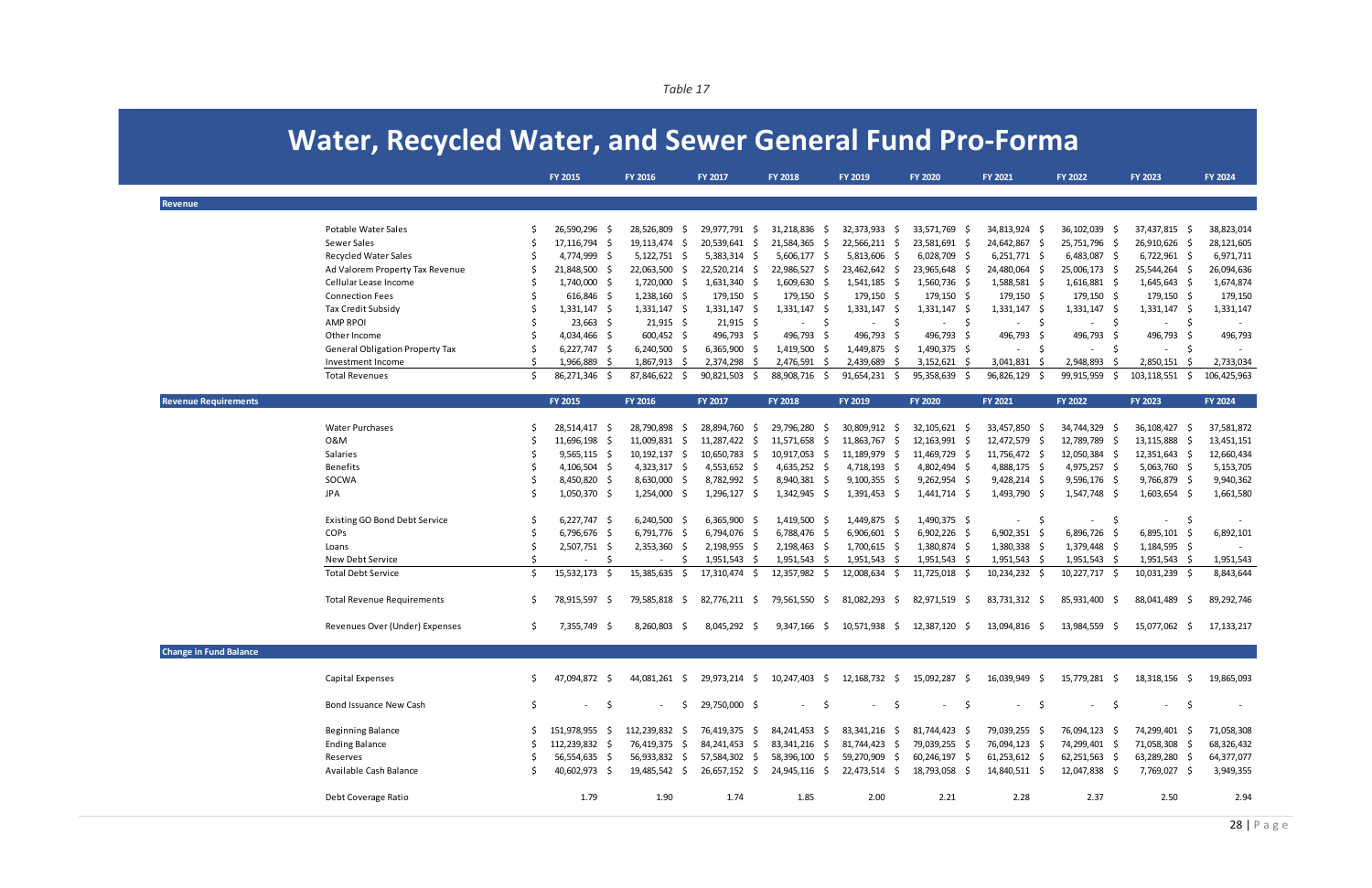#### <span id="page-29-0"></span>5.2 WATER USE EFFICIENCY FUND SUMMARY

The Water Use Efficiency fund has seen a large budget increase for Fiscal Years 2015 and 2016 compared to previous spending levels with an approximate doubling of the planned expenditures for rebates to help promote conservation efforts throughout the District. In particular, the turf removal rebates have projected large-scale projects with significant fund outlays. The District is evaluating the feasibility and effect of continued levels of spending at the multi-million dollar range in order to encourage more efficient water usage and is using the funds to target large rebate projects in the current drought. In addition, large regional water supply reliability projects are being evaluated in the Long Range Water Reliability Plan and may be funded by cash reserves in the Water Use Efficiency Fund.

The District has more than doubled the rebate expenses in the budget for FY 2015. Due to the extreme increase, the District will reevaluate if further increases are possible or if based on the results of the Long Range Water Reliability Plan and future needs, they should be redirected. The District's increased investment in conservation efforts and the rebate program draw down current Water Use Efficiency fund balances. As the fund balance decreases the District will revisit the optimal budgeting for projected fund revenues and expenses.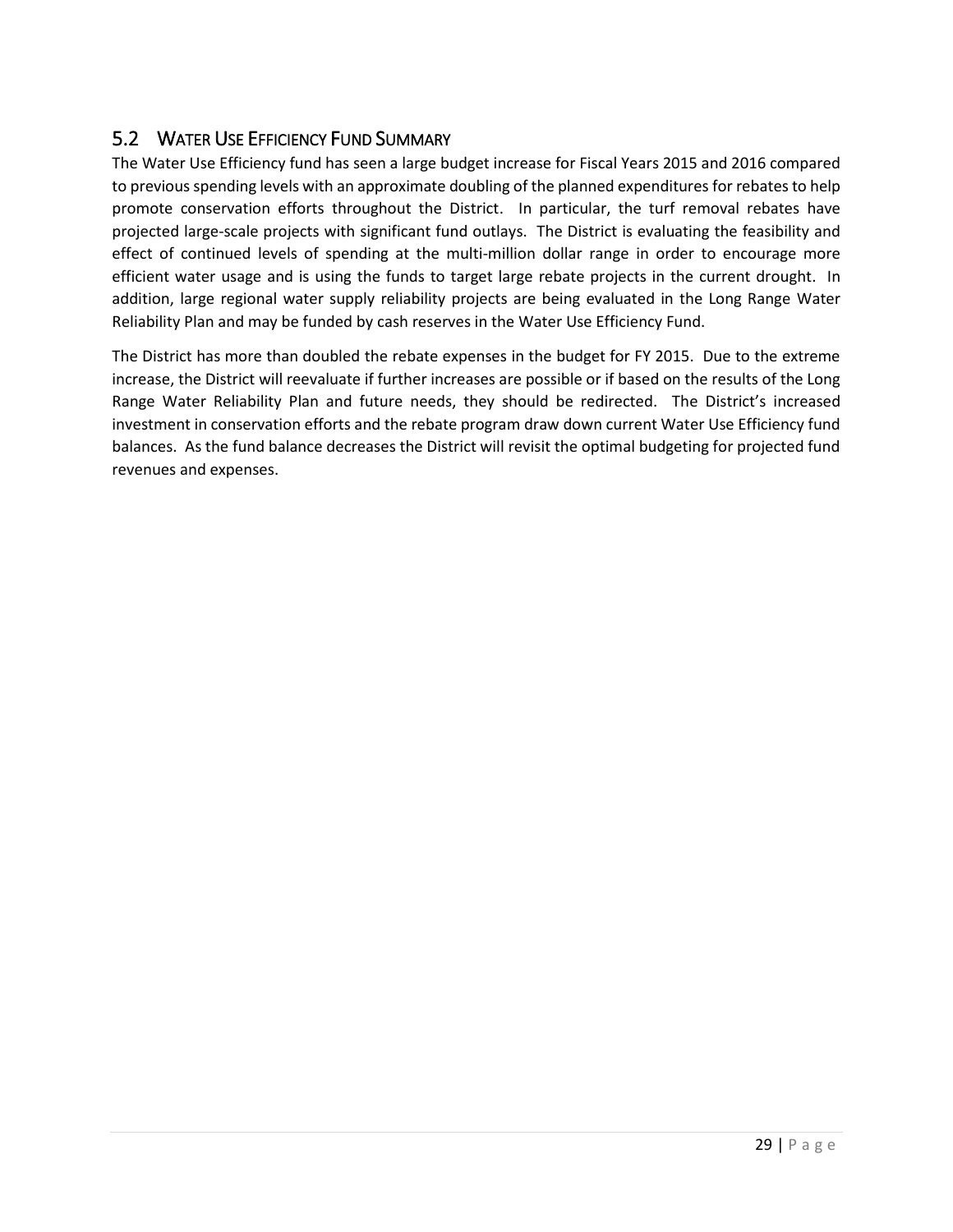### <span id="page-30-0"></span>6 MANAGEMENT OF FINANCIAL RISK

In evaluating the robustness of the District's finances, the Model may be used to test the sensitivity of the key assumptions. Three main assumptions were tested:

Scenario 1: Double the assumption on expected MWD rate increases. (~7% annual compound rate increase up from a projected approximately 3.5% to 4% average compound annual growth rate)

Scenario 2: 4% outdoor water demand reduction is analyzed from the flat demand shown in the Long Range Financial Plan as the baseline.

Scenario 3: Repair and replacement CIP actual spending at 75% of adopted budgeted.

#### <span id="page-30-1"></span>6.1 SCENARIO 1: INCREASED COST OF WATER

Assuming MWD's estimated annual rate increases on the wholesale supply cost double to approximately a 7% increase annually compounded, supply costs by FY 2024 increase to \$46.3 million, up from the baseline scenario of FY 2024 supply costs at \$36.5 million. The net effect is a decrease from a baseline ending balance in FY 2024 from \$73.6 million to \$24.1 million. The average annual compounded water cost increase in Southern California from 2001 to 2011 was approximately 7%. Hence, while MWD predicts more modest rate increases, historical supply price changes support a more costly future. In order to make the District's LRFP more robust to fluctuations in supply costs, one option is for the Board of Directors to adopt a policy to pass-through any MWD rate increases or newly imposed charges. AB 3030 allows for water and wastewater agencies to adopt in its Proposition 218 process the discretion to make adjustments to rates in future years based on changes to wholesale or inflation in future years outside of the Prop. 218 process with 30 days of notice to all customers. Another option is to issue more debt in the early years (FY 2016 to 2018) to smooth out the large capital expenditures and gradually raise rates to meet increases in water supply costs. A third option, is that the District could simply wait and issue larger rate increases if supply costs outpace expectations. One possible shortfall of this strategy is any delay in raising rates to meet the increased supply costs would result in an even larger than expected rate increase to make up for the difference in revenue and expenses. This can be offset by the use of the District's rate stabilization reserve.

#### <span id="page-30-2"></span>6.2 SCENARIO 2: CONSERVATION

Moulton Niguel Water District has invested heavily in the past three years to instill a conservation ethic in its service area through the combination of a water budget based rate structure and aggressive conservation rebate programs. The baseline financial plan assumed status quo water usage at FY 2014 levels. In order to evaluate the robustness of the District's finances to further reductions in water consumption, a scenario is evaluated where annual outdoor water demands are reduced by 4%

With annual outdoor water conservation of 4% per year between FY 2015 and FY 2024 the net reduction in outdoor demand of this aggressive conservation is 34% resulting in a FY 2024 net demand of 9.6 million ccf. [Figure 10](#page-31-1) shows the decreases to outdoor and over-allocation usage with 4% compounded annual demand reduction.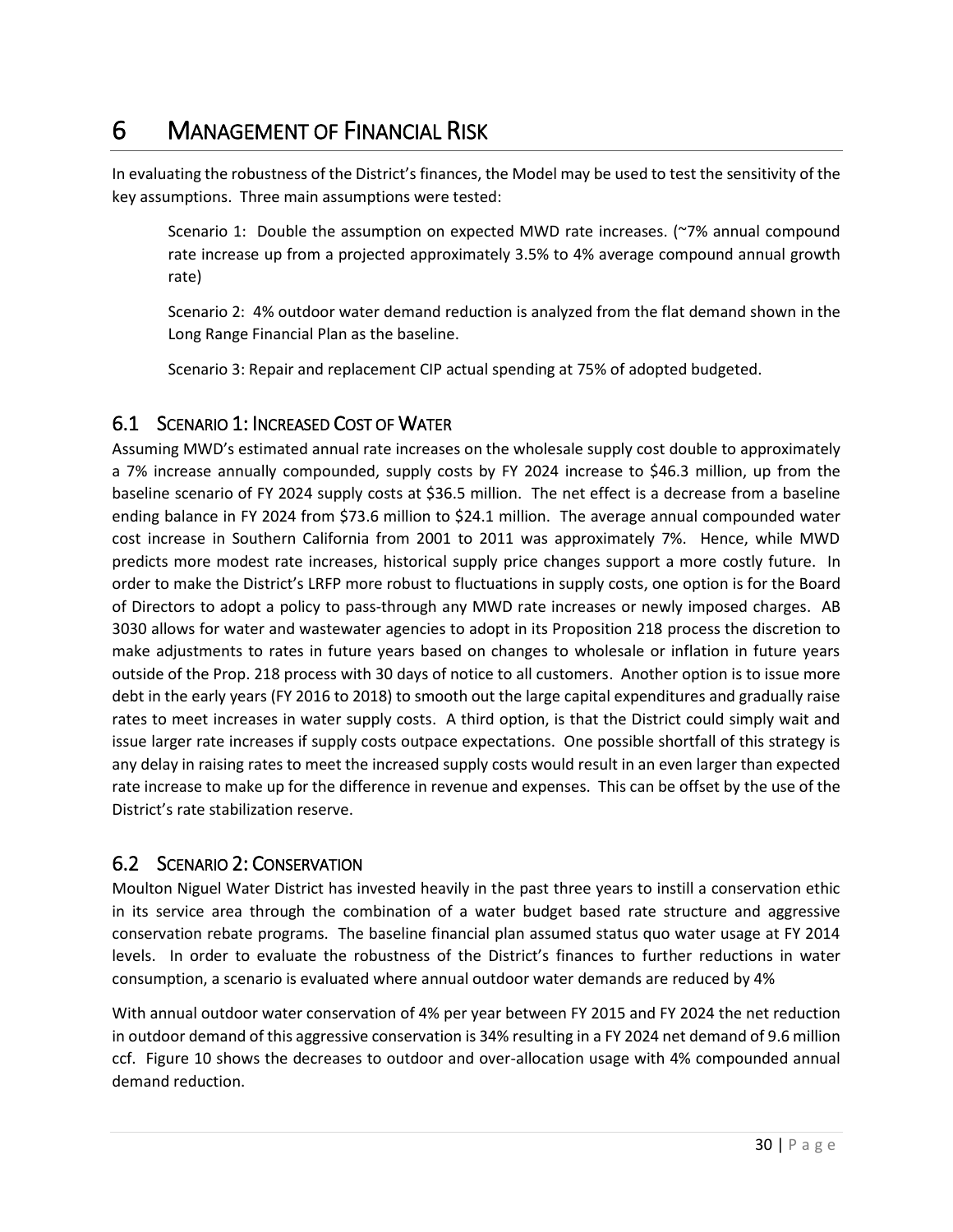<span id="page-31-1"></span>



The District's rates are structured so that any incremental revenue collected from the higher tiers is allocated to the Water Use Efficiency fund for conservation effort expenditures. Therefore, the decrease in sales from the higher tiered water does not affect the District's General Fund or daily operating revenues. This flexibility in finance structure allows the District to focus conservation efforts without concern for the financial impacts of decreased water sales.

In the near future the District is intending to include methods of implementing the various water supply response levels of its Water Shortage Contingency Plan through the rate structure. This additional rate structure mechanism will allow the District to react timely and appropriately to any decrease in water supply.

### <span id="page-31-0"></span>6.3 SCENARIO 3: ADJUSTED CIP SPENDING

Repair and replacement cost contained in the CIP represents \$100 million out of the \$230 million adopted 10-year CIP budget. If actual spending for repair and replacement CIP is at 75% of the budgeted expenditures, the revenue adjustment for FY 2016 and beyond is reduced by 1.9% in order to maintain ending cash balances above target in FY2024. This represents a \$2.5 million annual reduction in projected expenses.

Repair and replacement CIP represents funding needed to offset the wear and tear from time and use to the infrastructure needed to operate the water system. Lowering spending could have long-term financial consequences greater than the immediate term cost savings with necessity of emergency repairs and regional economic loss from outages.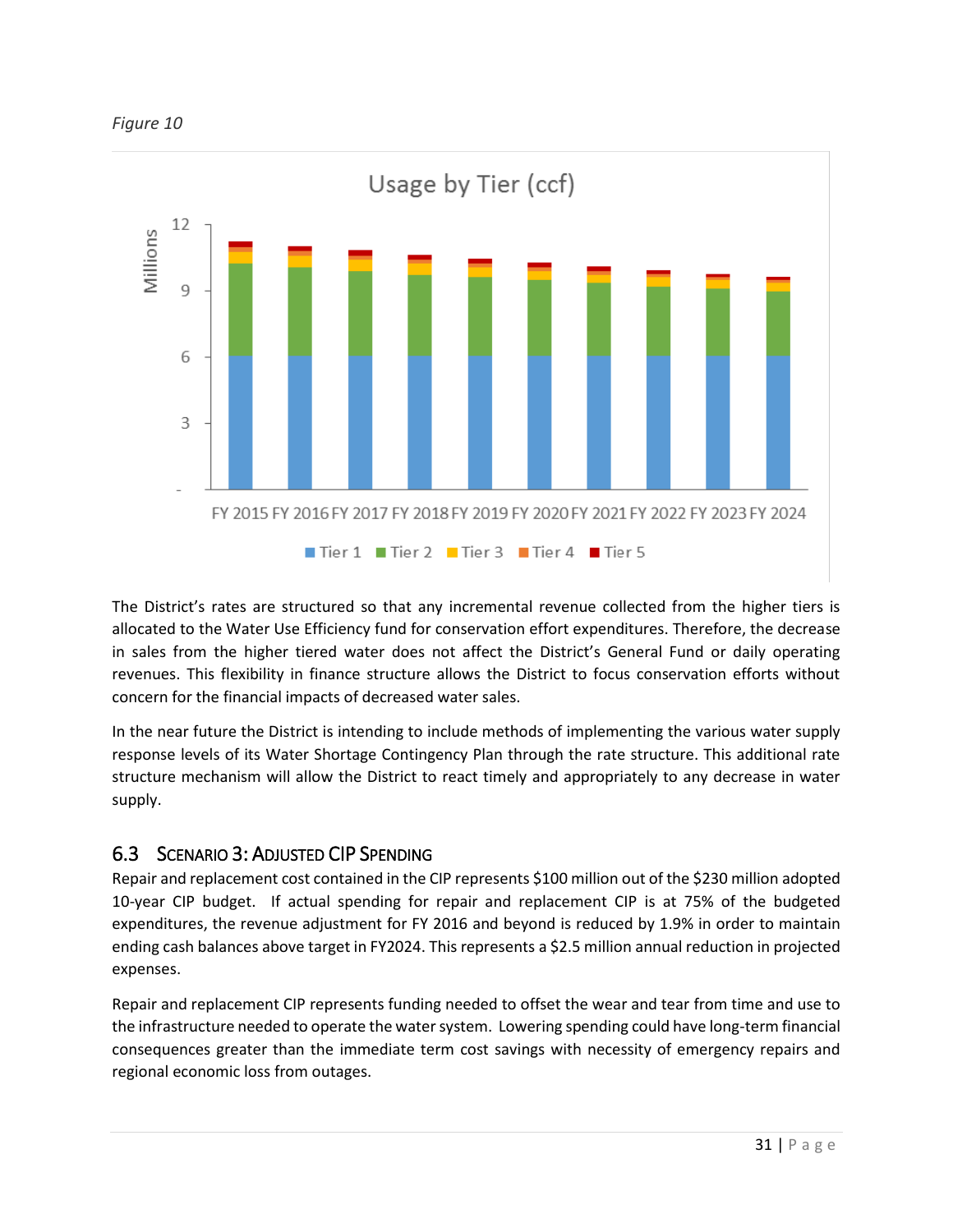## <span id="page-32-0"></span>7 FINANCIAL MANAGEMENT TOOLS

When considering revenue requirements and the need to periodically increase revenues the District has a number of tools that may be utilized as outlined in this section.

#### <span id="page-32-1"></span>7.1 FINANCIAL POLICIES

The District proactively manages its financial policies as part of its ongoing fiduciary responsibility. Any revision to current financial policies will change the District's cash and investments portfolios which will result in adjustments to future required revenues.

#### <span id="page-32-2"></span>7.2 OPERATIONAL EFFICIENCIES

The District is continually looking for ways to create operational efficiencies while maintaining a high level of service. Historically the District utilized consulting firms to conduct planning and analytical tasks but the District recently started utilizing more in-house staff to perform these functions with the assistance of outside expertise. Maintenance of in house expertise will enable the District to perform this analysis on a more frequent basis.

Options available to the District continue to include outsourcing or contracting certain services, or continuing to develop more efficient processes to achieve current District operations. As each opportunity is assessed, the District evaluates the cost of internally maintain the operation compared to outsourcing or contracting out the services. Each evaluation also includes the comparison of quality of work product and service provided in addition to a cost analysis.

#### <span id="page-32-3"></span>7.3 COOPERATIVE AGREEMENTS

The District continually looks for ways to save rate payers money in order to mitigate the effects of future cost increases. This can be achieved in part by seeking out cooperative agreement opportunities for both capital and operational needs. The District coordinates with surrounding agencies on capital projects that may bring regional water reliability benefit and costs sharing. They also look to find operational cost savings by participating in shared service opportunities with other local agencies.

#### <span id="page-32-4"></span>7.4 OUTSIDE FUNDING SOURCES

The District is continually monitoring markets and the industry to identify any applicable outside funding sources that may be relevant to District capital improvements or operations, such as grant funding opportunities or low rate debt. The District is also frequently monitoring economic markets to realize savings on current debt obligations.

#### <span id="page-32-5"></span>7.5 RATES AND FEES

The District can use the rate structure to determine revenue generated from each system and recovery of costs from variable or fixed revenue components. In additional to system rate revenue the District will also periodically review its miscellaneous fees and charges to determine applicability and adjustments needed to recover the cost of operation applicable to the fees.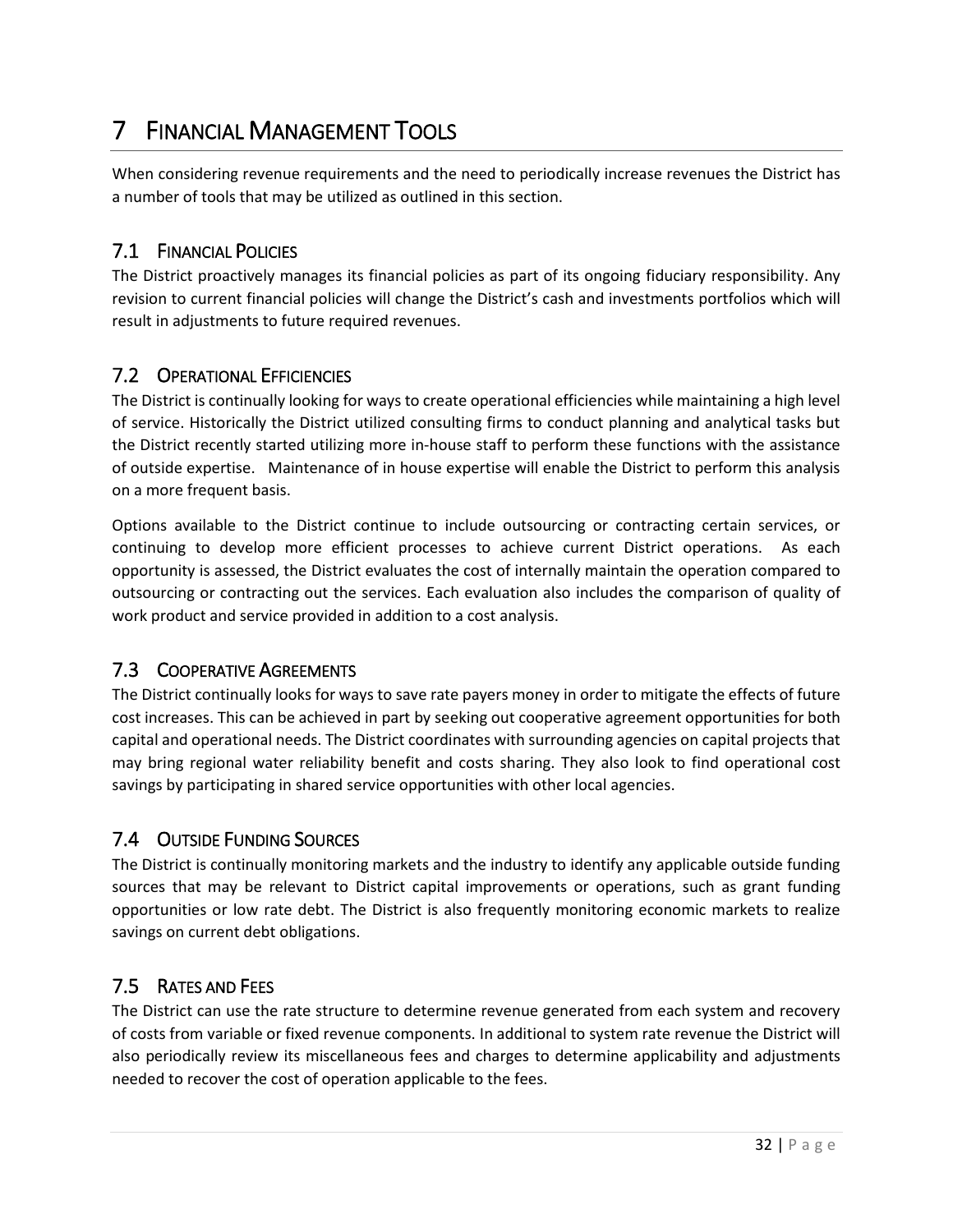#### <span id="page-33-0"></span>7.6 DISTRICT OWNED PROPERTY

The District owns a number of properties that house District facilities as well as multiple vacant properties. The District has the ability to evaluate future projected needs for each property and aspire to achieve the maximum value possible from each asset. Property management options include the expanding operations, leasing land, or exchange or sale of District owned land to maximize potential revenues from that source.

Each of the components in this section are reviewed on a periodic basis and updated if necessary to reflect changes to operations, the economy or the environment.